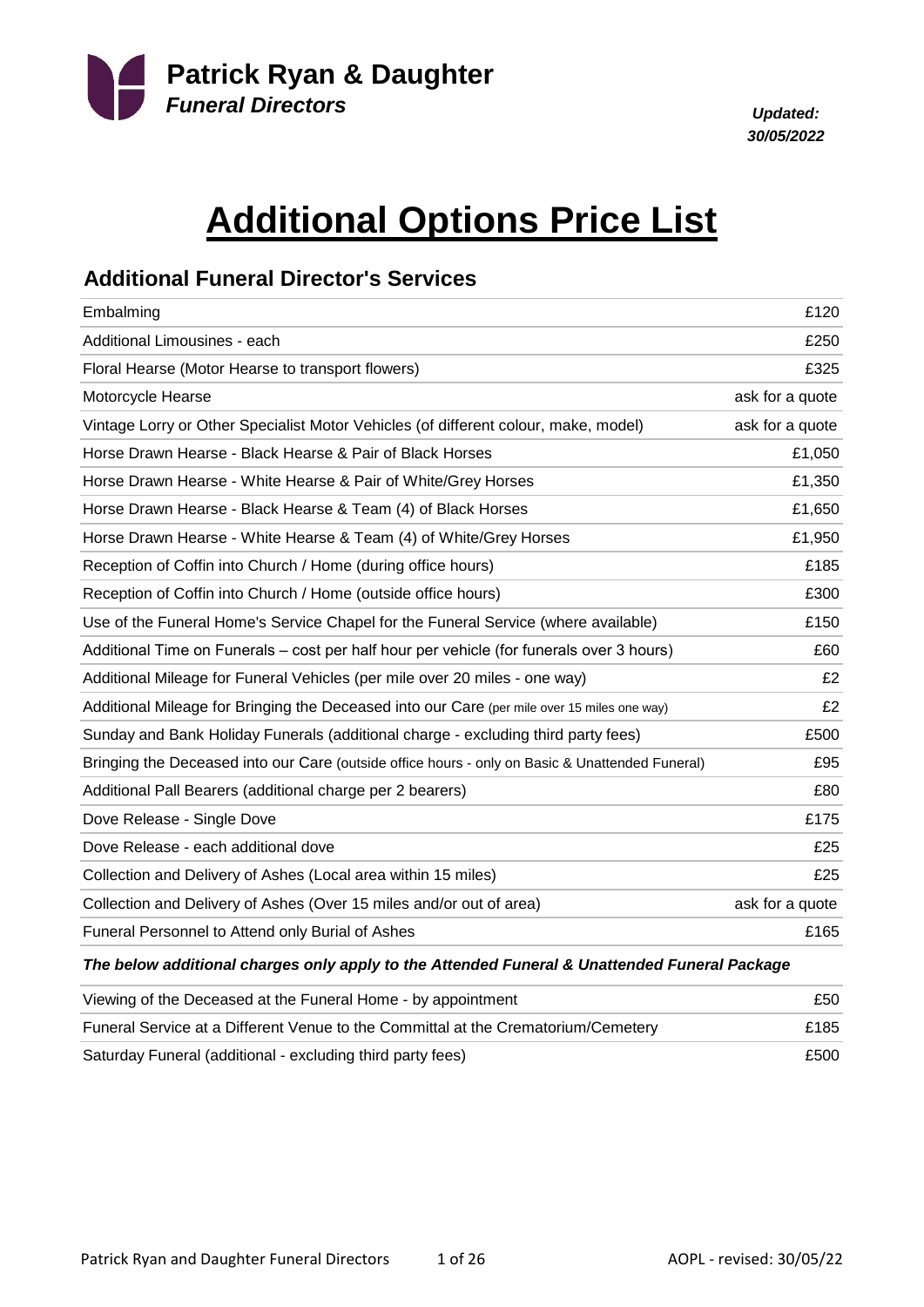## **International Repatriation - Funeral Director's Services**

| <b>Professional Services</b>                                                                 | £1,100 |
|----------------------------------------------------------------------------------------------|--------|
| Collecting and Transporting the Deceased                                                     | £275   |
| Care of the Deceased                                                                         | £400   |
| <b>Embalming for Repatriation</b>                                                            | £200   |
| Wrapping/Crating of the Coffin or Casket                                                     | £150   |
| Vehicle Charge (transfer to local airport within 20 miles)                                   | £250   |
| Zinc Lining of a coffin                                                                      | £350   |
| Zinc Lining of a coffin (with glass viewing panel)                                           | £400   |
| Hearse, Funeral Director and Staff for a Local Funeral Service (weekday - normal hours)      | £500   |
| Hearse, Funeral Director and Staff for a Local Funeral Service (weekday - evening)           | £600   |
| Hearse, Funeral Director and Staff for a Local Funeral Service (Saturday)                    | £750   |
| Hearse, Funeral Director and Staff for a Local Funeral Service (Sunday or Bank Holidays)     | £850   |
| Additional mileage for funeral vehicles (per mile over 15 miles)                             | £2     |
| Additional mileage (funeral vehicles or bringing the deceased into our care - over 15 miles) | £2     |
|                                                                                              |        |

### **Celebration of Life - Memorial Service**

| Celebration of Life Memorial Service Package (incl. VAT - excluding Disbursements) | £480     |
|------------------------------------------------------------------------------------|----------|
| Orders of Service (50 copies)                                                      | £120     |
| <b>Personalised Flowers</b>                                                        | from £40 |
| Canvas Print with a picture of your loved one (20" x 30")                          | £75      |
| Dove Release - single dove                                                         | £175     |
| Dove Release - each additional dove                                                | £25      |
| Memory Pins for guests (10 pins)                                                   | £25      |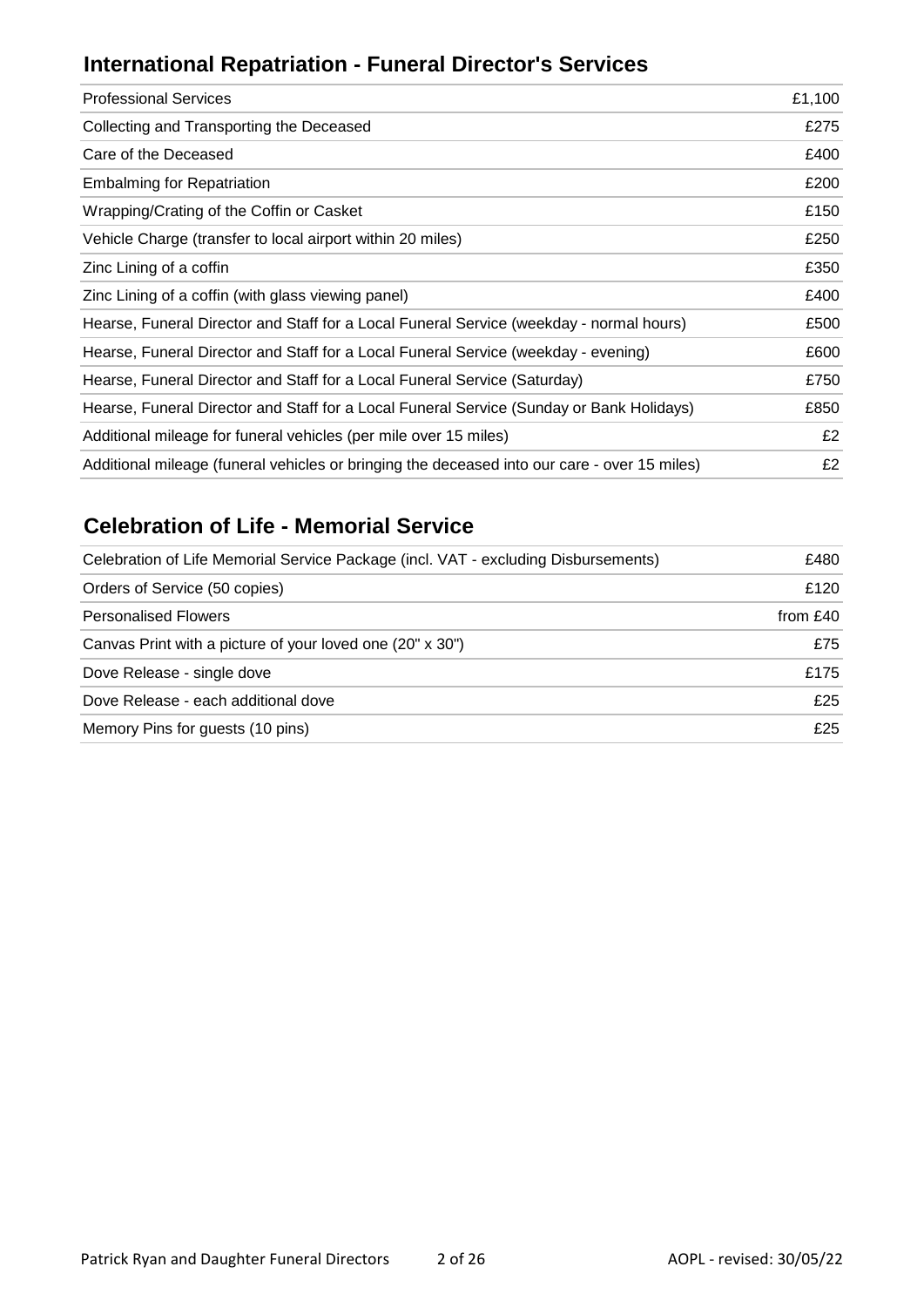### **Coffins & Caskets**

*\* indicates Limited Sizes Available*

| <b>Heartwood - Traditional Wooden Coffins</b>                                        |        |
|--------------------------------------------------------------------------------------|--------|
| Westminster - Solid Oak                                                              | £695   |
| Westminster - Solid Mahogany                                                         | £695   |
| Surrey - Solid Oak                                                                   | £675   |
| Surrey - Solid Mahogany                                                              | £675   |
| Selby - Solid Oak                                                                    | £600   |
| Selby - Solid Sapele                                                                 | £600   |
| Windsor - Classic Oak                                                                | £550   |
| Windsor - Classic Mahogany                                                           | £550   |
| Worcester - Oak Veneer                                                               | £425   |
| Worcester - Mahogany Veneer                                                          | £425   |
| Rochester - Oak Veneer                                                               | £350   |
| York - Oak Effect Foil Veneer                                                        | £275   |
| Oxford - White                                                                       | £500   |
| <b>Oxford - Contemporary Coloured Coffins</b>                                        | £550   |
| Buckingham - Solid Mahogany                                                          | £1,800 |
| Canterbury - Solid Oak                                                               | £1,750 |
| Royal - Solid White Walnut *                                                         | £2,500 |
| Equinox - Solid Ebiara Hardwood *                                                    | £2,000 |
| Imperial - Solid Larch Hardwood *                                                    | £1,300 |
| Vatican "Last Supper" - Solid Wood *                                                 | £1,300 |
| Turin "Last Supper" - Oak Veneer                                                     | £650   |
| Trinity Head of Mary - Solid Oak *                                                   | £1,650 |
| Trinity Head of Christ - Solid Oak *                                                 | £1,650 |
| Non-Spec Change to Coffin - spray white, change of handles, etc. (additional charge) | £100   |
| <b>Country Range Coffins &amp; Caskets</b>                                           |        |
| English Willow - Personalised Wicker Coffins                                         | £950   |
| Banana Leaf - Coffin Shape *                                                         | £825   |
| Banana Leaf - Casket Shape *                                                         | £825   |
| Water Hyacinth - Coffin *                                                            | £775   |
| Water Hyacinth - Half Round Square Casket *                                          | £775   |
| Premium Wicker Coffin - Golden or Grey *                                             | £750   |
| Premium Bamboo Coffin *                                                              | £550   |
| Swaledale Coffin - Natural or Limestone *                                            | £800   |
| Natural Seagrass Coffin *                                                            | £700   |
| <b>Brighton - Solid Pine</b>                                                         | £650   |
| Woodland Whitby - Oak-style Veneer                                                   | £500   |
| Cardboard Coffin *                                                                   | £400   |
| <b>Woodland Memorial Pack</b>                                                        | £80    |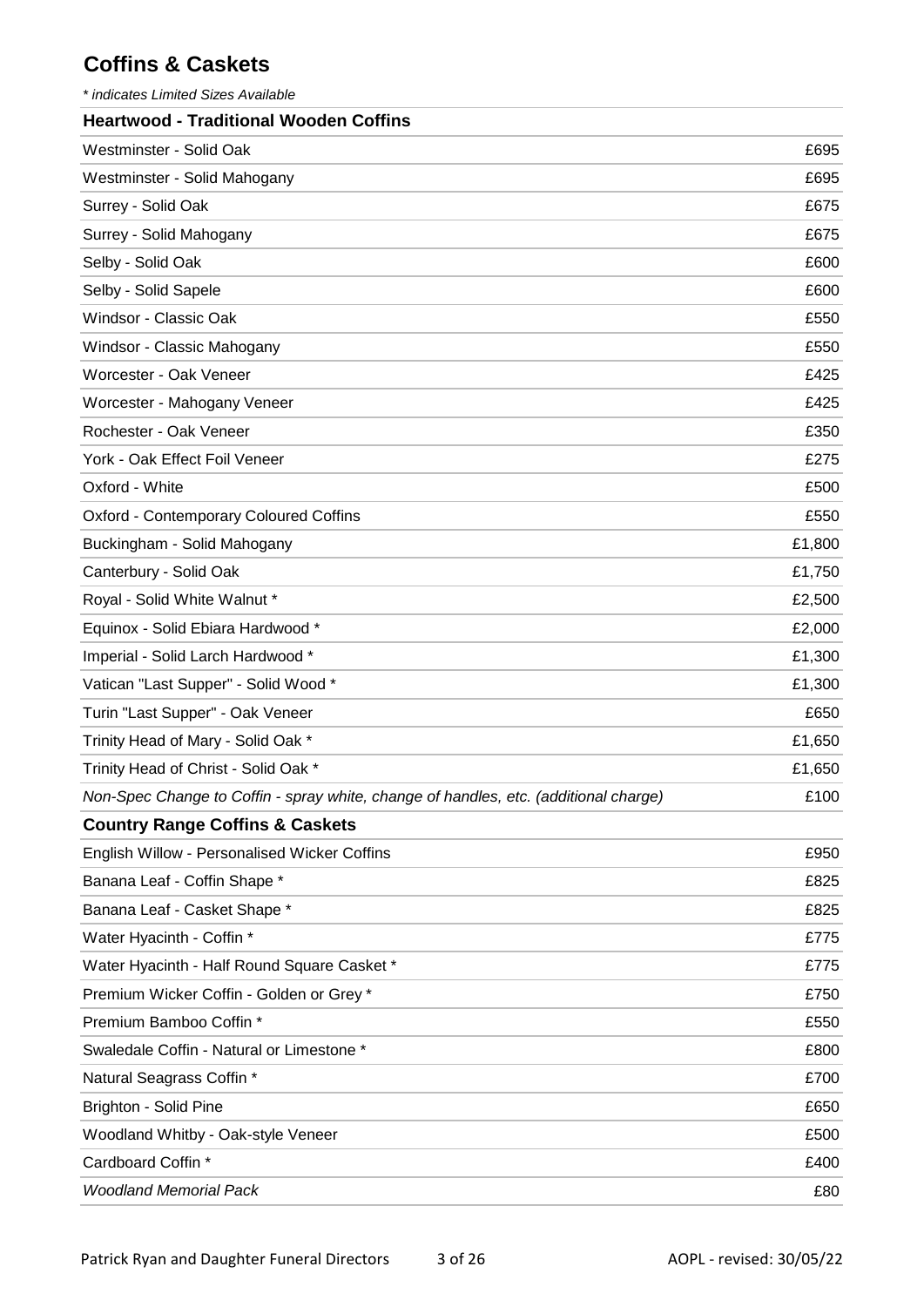#### **Guardian American-style Caskets**

| Senate - Solid Mahogany *                    | £4,100 |
|----------------------------------------------|--------|
| Viscount - Solid Mahogany *                  | £4,000 |
| Sandringham - Solid Cherry Wood *            | £3,600 |
| Winston - Cherry Wood Veneer *               | £2,900 |
| Belgrave - Burl Wood Veneer *                | £2,800 |
| Ambassador Cherry - Solid Cherry Wood *      | £2,750 |
| Tribute Hardwood - Solid Hardwood *          | £2,500 |
| Essence - Solid Alder Wood *                 | £2,400 |
| Harvest Oak - Solid Oak *                    | £2,300 |
| Passion of Christ (Wood) - Solid Paulownia * | £2,200 |
| Heritage - Solid Paulownia *                 | £2,100 |
| Heritage Plus - Solid Paulownia *            | £2,300 |
| Madison - Solid Paulownia *                  | £2,000 |
| Proventus Paulownia - Solid Paulownia *      | £1,950 |
| Stewart - Solid Paulownia *                  | £1,900 |
| Eurocraft - Solid Paulownia *                | £1,850 |
| Virginia - Solid Paulownia *                 | £1,800 |
| Wellington - Solid Paulownia *               | £1,700 |
| Classic Copper Solid Copper *                | £5,500 |
| Paragon Gold - Solid Bronze *                | £5,300 |
| Blue Rise - Stainless Steel *                | £2,800 |
| Passion of Christ (Metal) - 18 gauge Steel * | £2,400 |
| Coral Jewel - 18 gauge Steel *               | £2,200 |
| Indigo - 18 gauge Steel *                    | £2,100 |
| Churchill - 18 gauge Steel *                 | £2,000 |
| Stella Quartz - 18 gauge Steel *             | £1,900 |
| Devotion - 18 gauge Steel *                  | £1,800 |
| Nightfall Silver - 18 gauge Steel *          | £1,750 |
| Sunstone - 18 gauge Steel *                  | £1,700 |
| Topaz - 18 gauge Steel *                     | £1,650 |
| Dynasty - 18 gauge Steel *                   | £1,600 |
| Eternal Rose - 18 gauge Steel *              | £1,550 |
| Mercedes - 18 gauge Steel *                  | £1,500 |
| Apollo Silver - 18 gauge Steel *             | £1,400 |
| Apollo White - 18 gauge Steel *              | £1,400 |
| Neptune Orchid - 20 gauge Steel *            | £1,300 |
| Neptune Blue - 20 gauge Steel *              | £1,300 |
| Neptune White - 20 gauge Steel *             | £1,300 |
| Neptune Silver - 20 gauge Steel *            | £1,300 |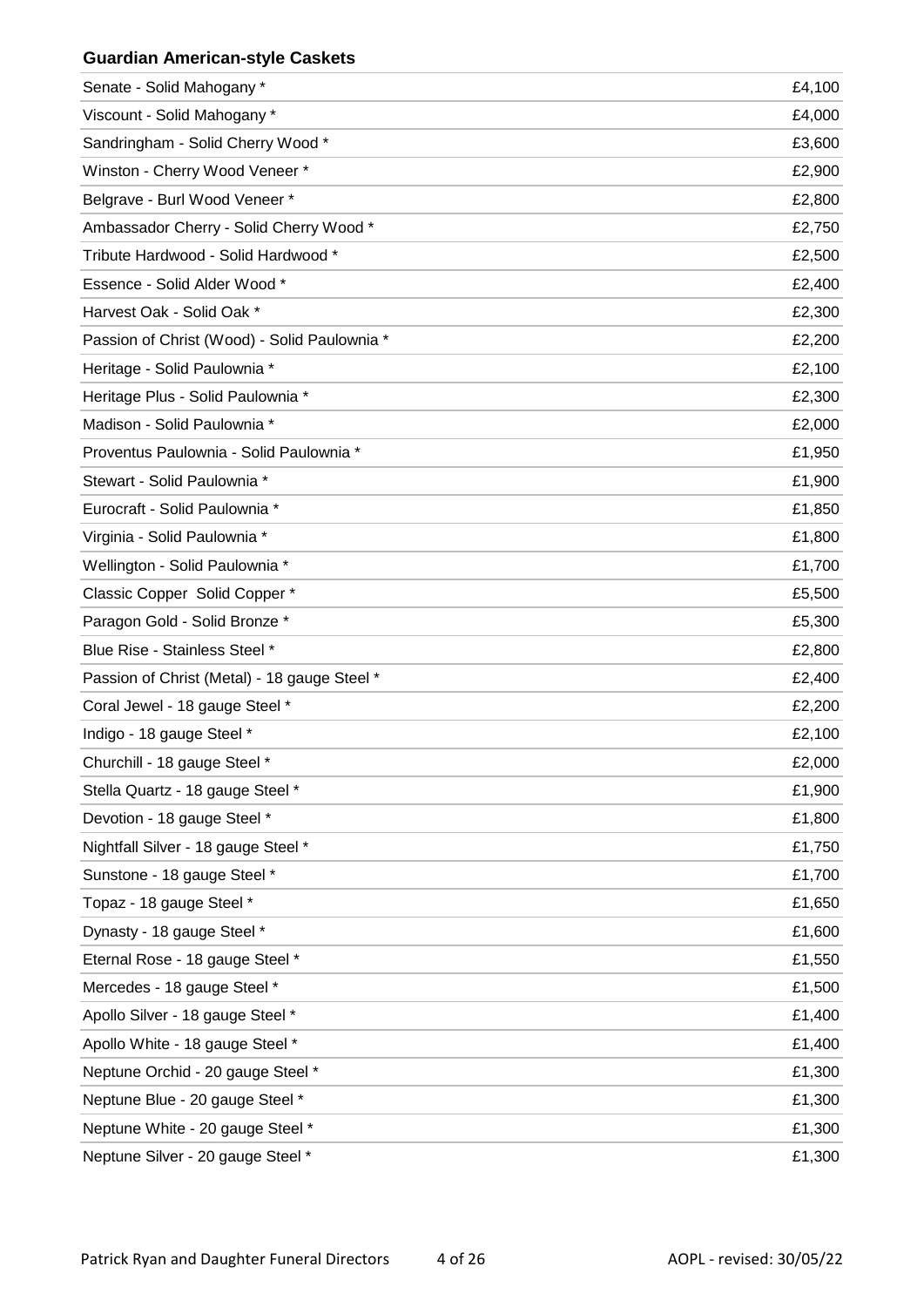#### **Reflections Personalised Picture Coffins**

| Reflections Coffin                    | £750 |
|---------------------------------------|------|
| Pathway Coffin                        | £900 |
| Printed Interiors (additional charge) | £200 |
| <b>Reflections Casket</b>             | £750 |

### **Temporary Wooden Grave Crosses and Grave Markers**

| Large Grave Cross - Oak or Mahogany (4' 6") | £110 |
|---------------------------------------------|------|
| Small Grave Cross - Oak or Mahogany (3' 6") | £80  |
| Temporary Grave Marker - Oak or Mahogany    | £90  |
| Small Grave Marker - Oak or Mahogany        | £70  |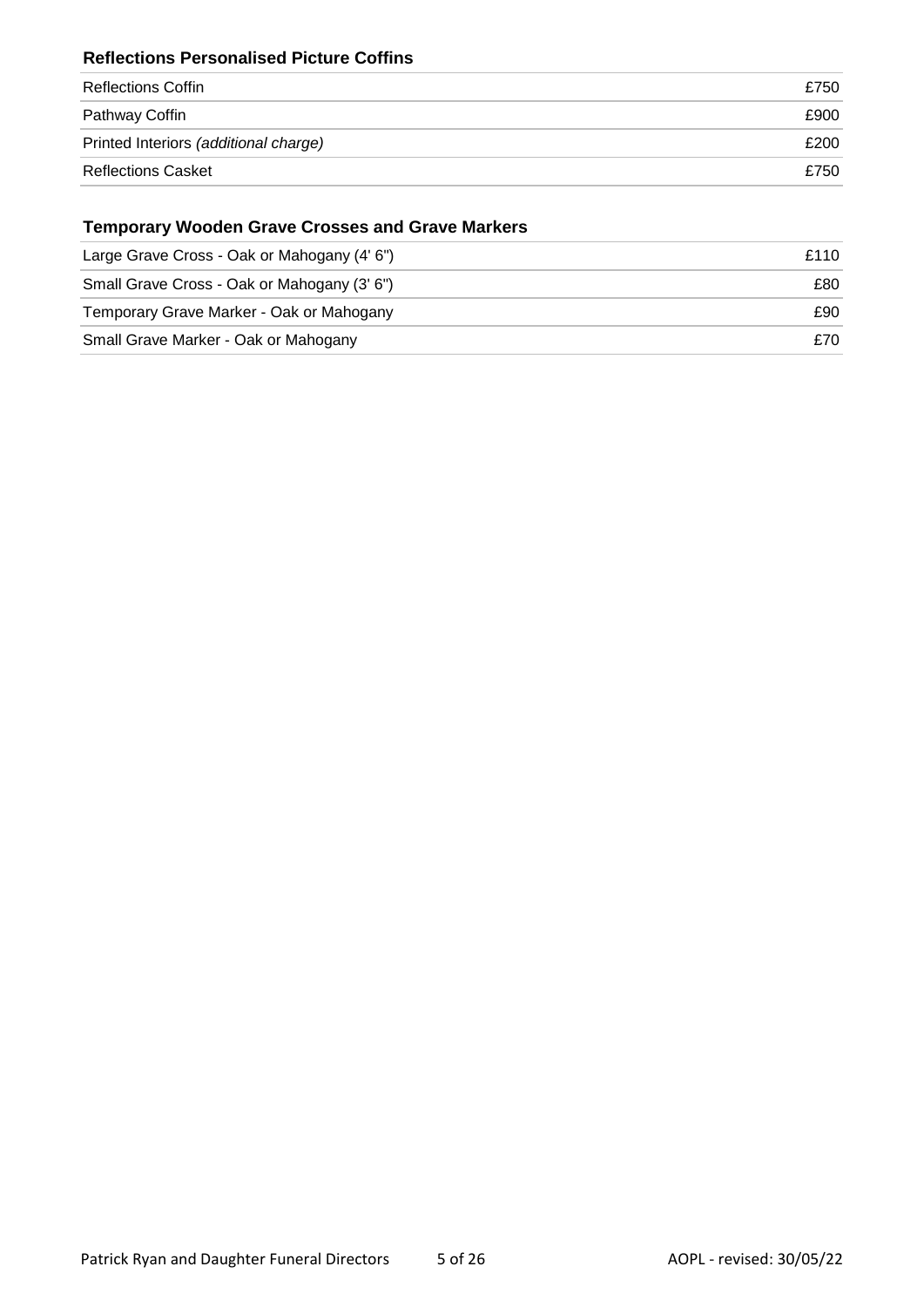### **Forever Urns - Urns, Ashes Caskets, Keepsakes and Jewellery Urns**

*Please Note: Ashes Caskets, Urns, Keepsakes and Ashes Jewellery that are purchased and/or invoiced as part of a funeral service are VAT exempt. Ashes Caskets, Urns, Keepsakes and Ashes Jewellery purchased full full funeral service, VAT will apply (currently 20%) and will be added to the price shown. Prices shown do not include VAT.*

| Florence                                       | £500 |
|------------------------------------------------|------|
| <b>Thames</b>                                  | £230 |
| Dart                                           | £240 |
| Spey                                           | £250 |
| <b>Classic Marble</b>                          | £200 |
| Grey Marble (FP: SU 6783)                      | £189 |
| Black Marble (FP: SU 2981)                     | £189 |
| Dark Sand Marble (FP: SU 2980)                 | £189 |
| In Flight Urn                                  | £475 |
| <b>Canadian Heart Stone</b>                    | £395 |
| Love Forever Urn                               | £375 |
| Sovereign                                      | £195 |
| Orchid                                         | £220 |
| <b>Blue Harvest</b>                            | £230 |
| Marble White                                   | £260 |
| <b>Pink Rose</b>                               | £265 |
| Peaceful Grace                                 | £185 |
| Golden Teardrop                                | £325 |
| Peace, Love and Remembrance                    | £315 |
| Reflections Ashes Casket - all designs         | £200 |
| Reflections Glitter Ashes Casket - all colours | £250 |
| Pathways Personalised Ashes Casket             | £235 |
| Lava Urn                                       | £310 |
| Pebble Lava Urn                                | £295 |
| Celest Blue/Gold Heart (FP: FPU 001)           | £329 |
| Celest Black/Grey Heart (FP: FPU 004)          | £329 |
| Celest Blue/Gold (FP: FPU 005)                 | £329 |
| Celest Black/Grey (FP: FPU 008)                | £329 |
| Celest Ivory/Red (FP: FPU 010)                 | £329 |
| Celest Blue/Blue (FP: FPU 011)                 | £329 |
| Memory Bench - Small                           | £450 |
| Memory Bench - Medium                          | £535 |
| Memory Bench - Large                           | £600 |
| Memory Bench - Extra Large                     | £685 |
| Memory Bench - Engraving                       | £100 |
| Crystal "Lava Stone" Urn (GU 700)              | £239 |
| Lotus Stainless Steel Urn (FP: RVS Lotus)      | £699 |
| <b>Woodland Memorial Tree Pack</b>             | £80  |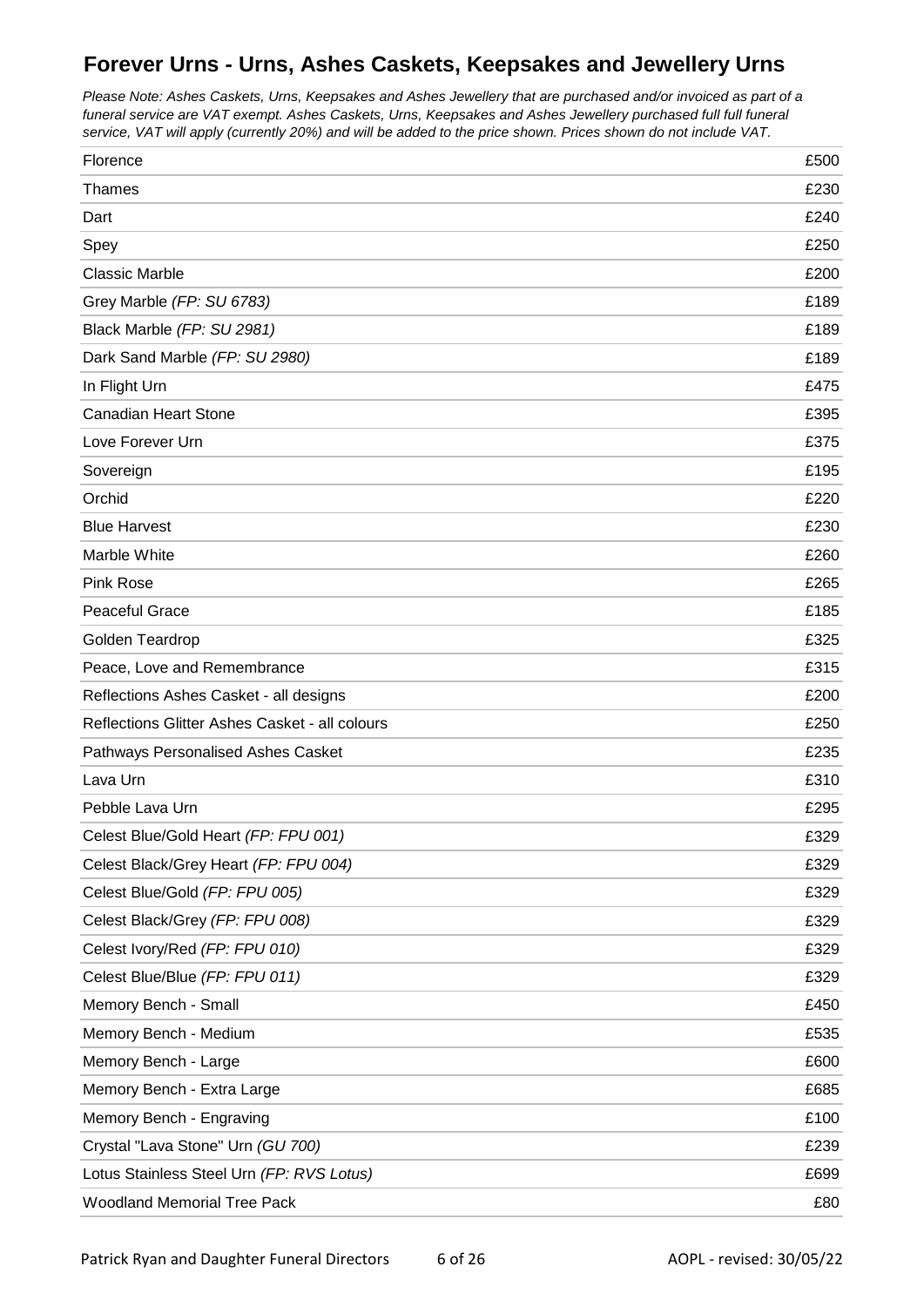| Compton - Solid Oak                                 | £135 |
|-----------------------------------------------------|------|
| Hilda - Solid Paulownia                             | £115 |
| Lesbury - Oak Veneer                                | £125 |
| Oswald - Solid Paulownia                            | £105 |
| Double Heartwood (Compton, Hilda, Lesbury, Oswald)  | £225 |
| Leaf Urns (all styles and colours)                  | £90  |
| English Willow Ashes Caskets (all styles / colours) | £185 |
| <b>Chestnut Willow</b>                              | £150 |
| Natural Light Willow                                | £150 |
| Seagrass                                            | £140 |
| Bamboo                                              | £135 |
| Banana Leaf                                         | £125 |
| Water Hyacinth                                      | £125 |
| Swaledale Woollen Ashes Casket (all colours)        | £190 |
| Nature Urn (all colours)                            | £105 |
| Geos (FP: BU 303)                                   | £185 |
| Olea (FP: BU 307)                                   | £125 |
| Beige Bio Urn (FP: BU 322)                          | £79  |
| Brown Bio Urn (FP: BU 322)                          | £79  |
| Bamboo Eco-Burial Urn (FP: BU 501)                  | £79  |
| Journey - all colours                               | £100 |
| Nu (FP: BU 301)                                     | £125 |
| Oceanus (FP: BU 305)                                | £125 |
| Samsara (FP: BU 302)                                | £125 |
| Cuarzo (FP: BU 304)                                 | £125 |
| Arenae (FP: BU 306)                                 | £125 |
| Ivory Bio Urn (FP: BU 311)                          | £105 |
| Cherry Bio Urn (FP: BU 313)                         | £105 |
| Standard Scatter Tube - Large                       | £30  |
| Standard Scatter Tube - Keepsake                    | £15  |
| Reflections Scatter Tube - Large                    | £100 |
| Reflections Scatter Tube - Keepsake                 | £75  |
| <b>TOLAD Scattering Pole</b>                        | £150 |
| <b>Gold Heart</b>                                   | £65  |
| <b>Red Velvet Heart</b>                             | £65  |
| Pink Rose Heart                                     | £65  |
| Marble White Heart                                  | £65  |
| Blue Harvest Urn Keepsake                           | £60  |
| Orchid Urn Keepsake                                 | £60  |
| Marble White Urn Keepsake                           | £60  |
| Strength Urn Keepsake                               | £60  |
| In Flight Keepsake                                  | £155 |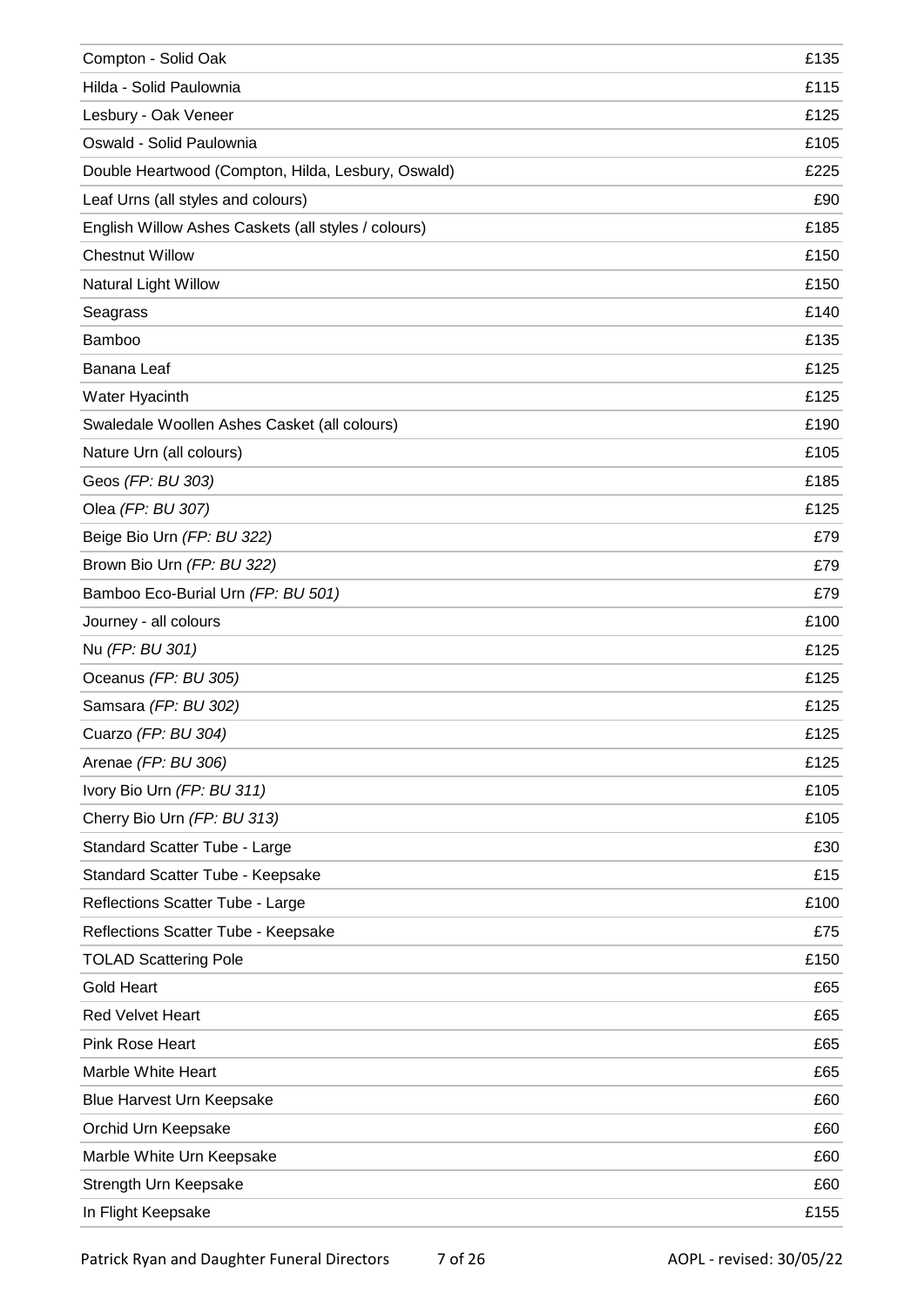| Canadian Heart Stone Keepsake                                                           | £145 |
|-----------------------------------------------------------------------------------------|------|
| Love Forever Keepsake                                                                   | £165 |
| Canadian Shell Keepsake                                                                 | £170 |
| Memory Stone Keepsake (Mum or Dad)                                                      | £150 |
| Marble Rose Keepsake                                                                    | £350 |
| Marble Rose Tealight Keepsake                                                           | £175 |
| Marble Round Pebble Keepsake                                                            | £250 |
| Cuddle Stone - Memories in Gold (FP: KK 031)                                            | £58  |
| Cuddle Stone - Steel Grey (FP: KK 032)                                                  | £58  |
| Cuddle Stone - Remember (FP: KK 034)                                                    | £58  |
| Cuddle Stone - Glossy White (FP: KK 007)                                                | £50  |
| Cuddle Stone - Glossy Black (FP: KK 018)                                                | £50  |
| Cuddle Stone - Glossy Dark Blue (FP: KK 009)                                            | £50  |
| Cuddle Stone - Glossy Light Blue (FP: KK 008)                                           | £50  |
| Cuddle Stone - Glossy Red (FP: KK 003)                                                  | £50  |
| Cuddle Stone - Matt Pink (FP: KK 022)                                                   | £50  |
| Cuddle Stone - Glossy Sand Colour (FP: KK 011)                                          | £50  |
| Cuddle Stone - Glossy Violet (FP: KK 014)                                               | £50  |
| <b>Silver Droplet Pendant</b>                                                           | £250 |
| <b>Chamber Pendant</b>                                                                  | £250 |
| Love Heart Pendant                                                                      | £250 |
| <b>Cross Pendant</b>                                                                    | £250 |
| Chain (Sterling Silver)                                                                 | £100 |
| <b>Teardrop Necklace</b>                                                                | £225 |
| <b>Heart Necklace</b>                                                                   | £225 |
| Mini Urn Necklace                                                                       | £225 |
| Modern Pendant with zirconium gems (AH 012)                                             | £180 |
| Circle Heart Pendant with zirconium gems (AH 093)                                       | £280 |
| Cross Gem Pendant with zirconium gems (AH 081)                                          | £195 |
| Christian Fish Pendant (AH 055)                                                         | £115 |
| 50cm Sterling Silver Chain (50cm Necklace Chain)                                        | £40  |
| Embrace Bracelet - Bold Braided Cognac Leather (FPU601)                                 | £80  |
| Embrace Bracelet - Bold Braided Brown Leather (FPU602)                                  | £80  |
| Embrace Bracelet - Double Braid Cognac Leather (FPU605)                                 | £80  |
| Embrace Bracelet - Double Braid Brown Leather (FPU606)                                  | £80  |
| Embrace Bracelet - Thin Braided Cognac Leather (FPU603)                                 | £80  |
| Embrace Bracelet - Thin Braided Brown Leather (FPU604)                                  | £80  |
| Text Engraving (names, dates, verse) onto urns and ashes caskets (if applicable)        | £25  |
| Image Engraving (image, photo, logo, crest) onto urns and ashes caskets (if applicable) | £35  |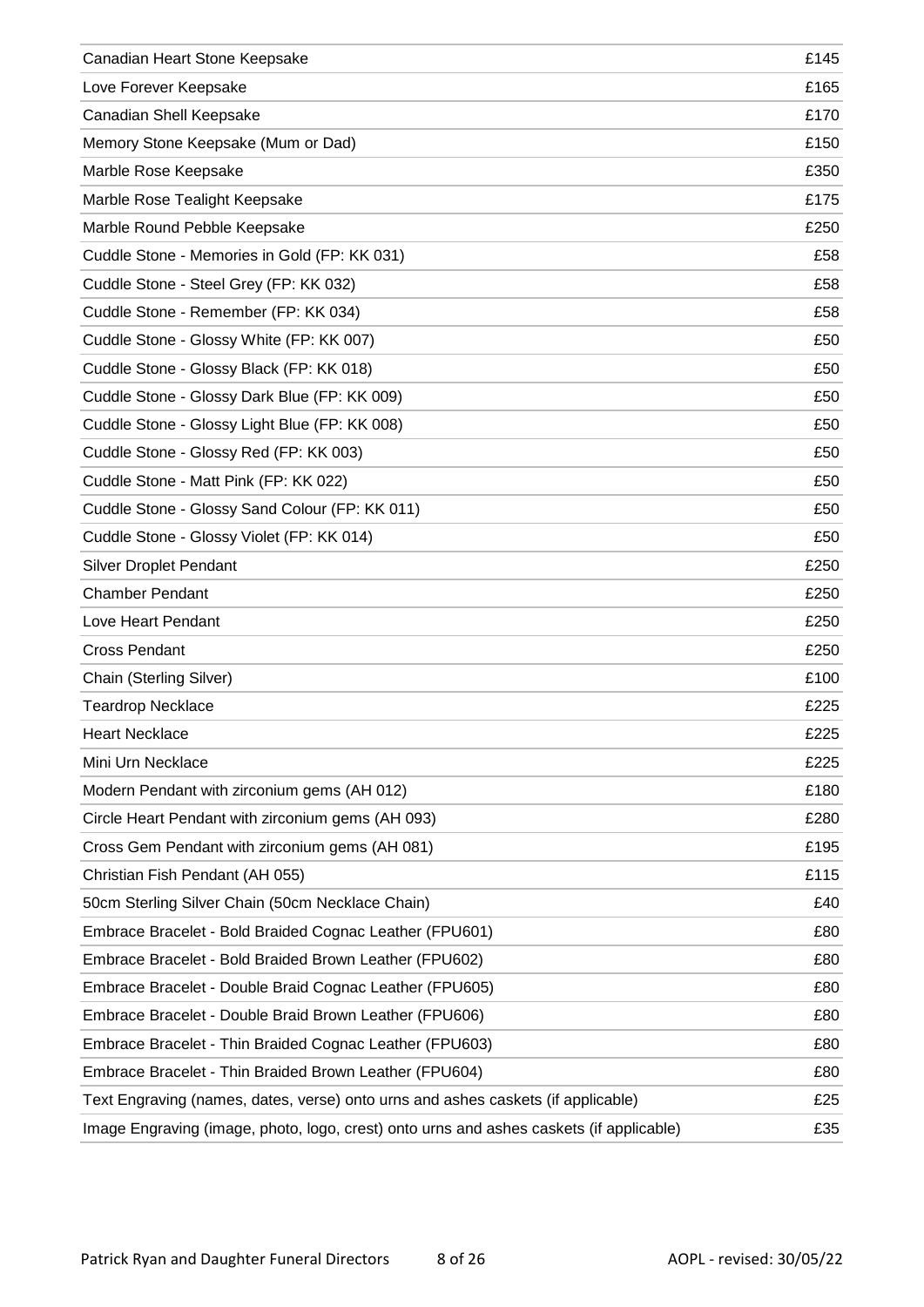| <b>Ashes Into Glass</b>              |      |
|--------------------------------------|------|
| Round Pendant - Sterling Silver      | £245 |
| Round Pendant - 9ct Gold             | £475 |
| Round Pendant - White Gold           | £495 |
| Heart Pendant - Sterling Silver      | £295 |
| Heart Pendant - 9ct Gold             | £495 |
| Heart Pendant - White Gold           | £525 |
| Earrings - Sterling Silver           | £195 |
| Earrings - 9ct Gold                  | £345 |
| Earrings - White Gold                | £395 |
| Tribute Ring - Sterling Silver       | £295 |
| Tribute Ring - 9ct Gold              | £445 |
| Tribute Ring - White Gold            | £475 |
| Heart Ring - Sterling Silver         | £325 |
| Heart Ring - 9ct Gold                | £475 |
| Heart Ring - White Gold              | £495 |
| <b>Cufflinks - Sterling Silver</b>   | £395 |
| Cufflinks - 9ct Gold                 | £795 |
| Cufflinks - White Gold               | £845 |
| Signet Ring - Sterling Silver        | £345 |
| Signet Ring - 9ct Gold               | £495 |
| Signet Ring - White Gold             | £525 |
| Paperweight                          | £195 |
| Charm Bead - Sterling Silver         | £125 |
| Charm Bead - 9ct Gold                | £175 |
| Charm Bead - White Gold              | £195 |
| Halo Tribute Ring - Sterling Silver  | £395 |
| Halo Tribute Ring - 9ct Gold         | £695 |
| Halo Tribute Ring - White Gold       | £725 |
| Halo Heart Ring - Sterling Silver    | £425 |
| Halo Heart Ring - 9ct Gold           | £725 |
| Halo Heart Ring - White Gold         | £775 |
| Halo Signet Ring - Sterling Silver   | £445 |
| Halo Signet Ring - 9ct Gold          | £745 |
| Halo Signet Ring - White Gold        | £795 |
| Halo Round Pendant - Sterling Silver | £395 |
| Halo Round Pendant - 9ct Gold        | £775 |
| Halo Round Pendant - White Gold      | £795 |
| Halo Heart Pendant - Sterling Silver | £445 |
| Halo Heart Pendant - 9ct Gold        | £795 |
| Halo Heart Pendant - White Gold      | £825 |
| Halo Cufflinks - Sterling Silver     | £545 |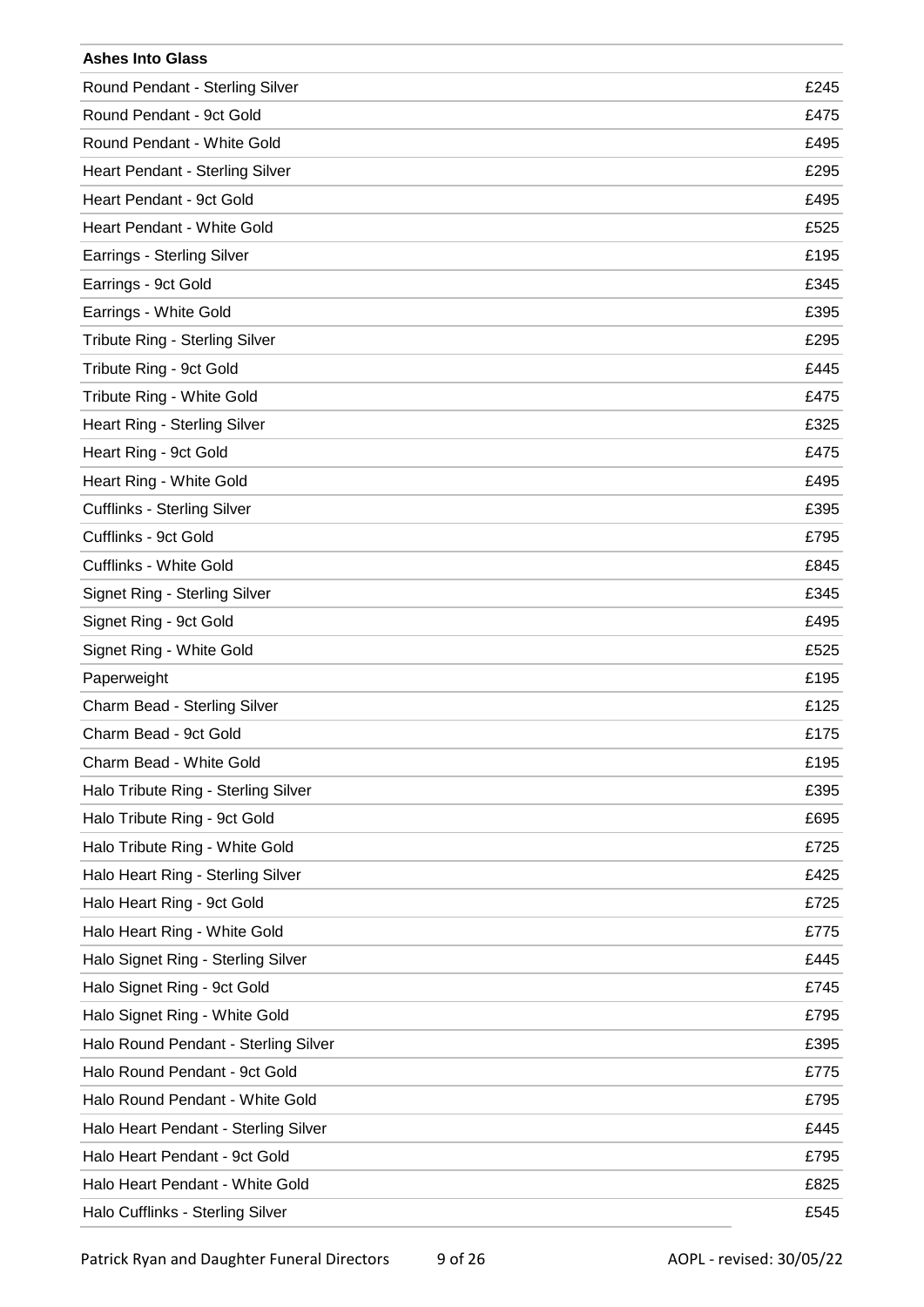| Halo Cufflinks - 9ct Gold       | £1.095 |
|---------------------------------|--------|
| Halo Cufflinks - White Gold     | £1.195 |
| Halo Earrings - Sterling Silver | £295   |
| Halo Earrings - 9ct Gold        | £545   |
| Halo Earrings - White Gold      | £595   |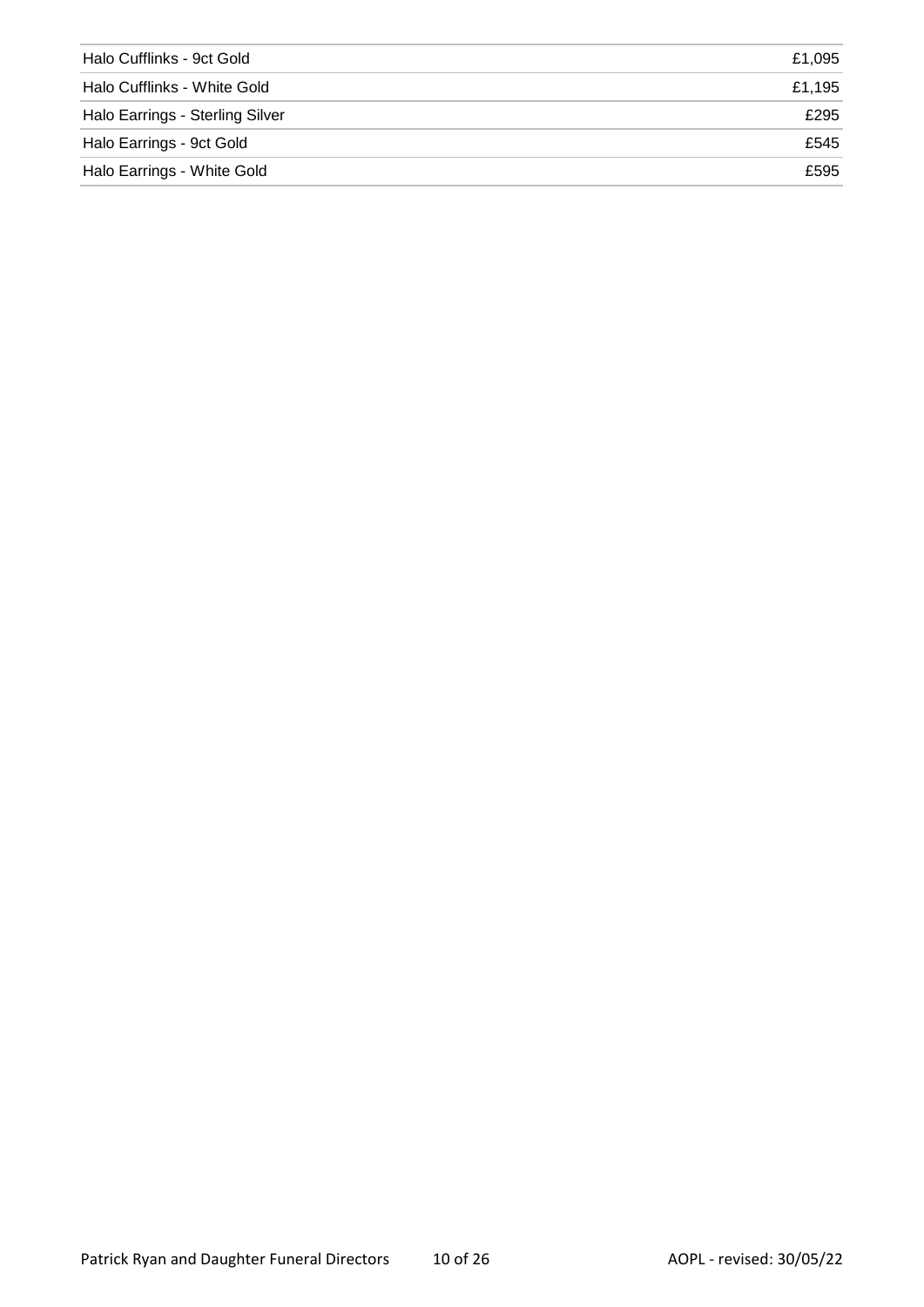### **Children's Funeral Services - Funeral Director's Services**

*Our basic Funeral Director's Services are provide free of charge for children who have not yet reached the age of 18 years - excluding the cost of the coffin or casket, any additional services or products, and disbursements, as applicable.*

| Embalming                                                                                | £120            |
|------------------------------------------------------------------------------------------|-----------------|
| Limousines - each                                                                        | £250            |
| <b>Floral Hearse</b>                                                                     | £325            |
| Motorcyle Hearse                                                                         | ask for a quote |
| Vintage Lorry Hearse                                                                     | ask for a quote |
| Motor Vehicles of a different colour or specific make or model                           | ask for a quote |
| Horse Drawn Hearse - Black Hearse & Pair of Black Horses                                 | £1,050          |
| Horse Drawn Hearse - White Hearse & Pair of White/Grey Horses                            | £1,350          |
| Horse Drawn Hearse - Black Hearse & Team (4) of Black Horses                             | £1,650          |
| Horse Drawn Hearse - White Hearse & Team (4) of White/Grey Horses                        | £1,950          |
| Reception of Coffin into Church / Home (during office hours)                             | £185            |
| Reception of Coffin into Church / Home (outside office hours)                            | £300            |
| Additional Time on Funerals - cost per half hour per vehicle (for funerals over 3 hours) | £60             |
| Additional Mileage for Funeral Vehicles (per mile over 20 miles)                         | £2              |
| Additional Mileage for Bringing the Deceased into our Care (per mile over 15 miles)      | £2              |
| Saturday, Sunday and Bank Holiday Funerals                                               | £500            |
| Bringing the Deceased into our Care (outside office hours)                               | £95             |
| Dove Release - Single Dove                                                               | £175            |
| Dove Release - each additional dove                                                      | £25             |
| Collection and Delivery of Ashes (Over 15 miles and/or out of area)                      | ask for a quote |
| Funeral Personnel to Attend only Burial of Ashes                                         | £165            |

#### **Children's Coffins, Caskets and Cribs**

| Child's Casket - 12" - White                                                   | £100 |
|--------------------------------------------------------------------------------|------|
| Child's Casket - 18" - White                                                   | £100 |
| Child's Casket - 24" - White                                                   | £150 |
| Child's Casket - 30" - White                                                   | £150 |
| Child's Casket - 36" - White                                                   | £175 |
| Child's Casket - 42" - White                                                   | £175 |
| Child's Casket - Bespoke Size - White                                          | £200 |
| Simple Coffin (small adult size) for Child                                     | £300 |
| Simple Coffin (small adult size) for Child - sprayed white (additional charge) | £100 |
| Child's Casket - 12" - Blue                                                    | £150 |
| Child's Casket - 12" - Pink                                                    | £150 |
| Child's Casket - 12" - Yellow                                                  | £150 |
| Child's Casket - 18" - Blue                                                    | £150 |
| Child's Casket - 18" - Pink                                                    | £150 |
| Child's Casket - 18" - Yellow                                                  | £150 |
| Child's Casket - 24" - Blue                                                    | £200 |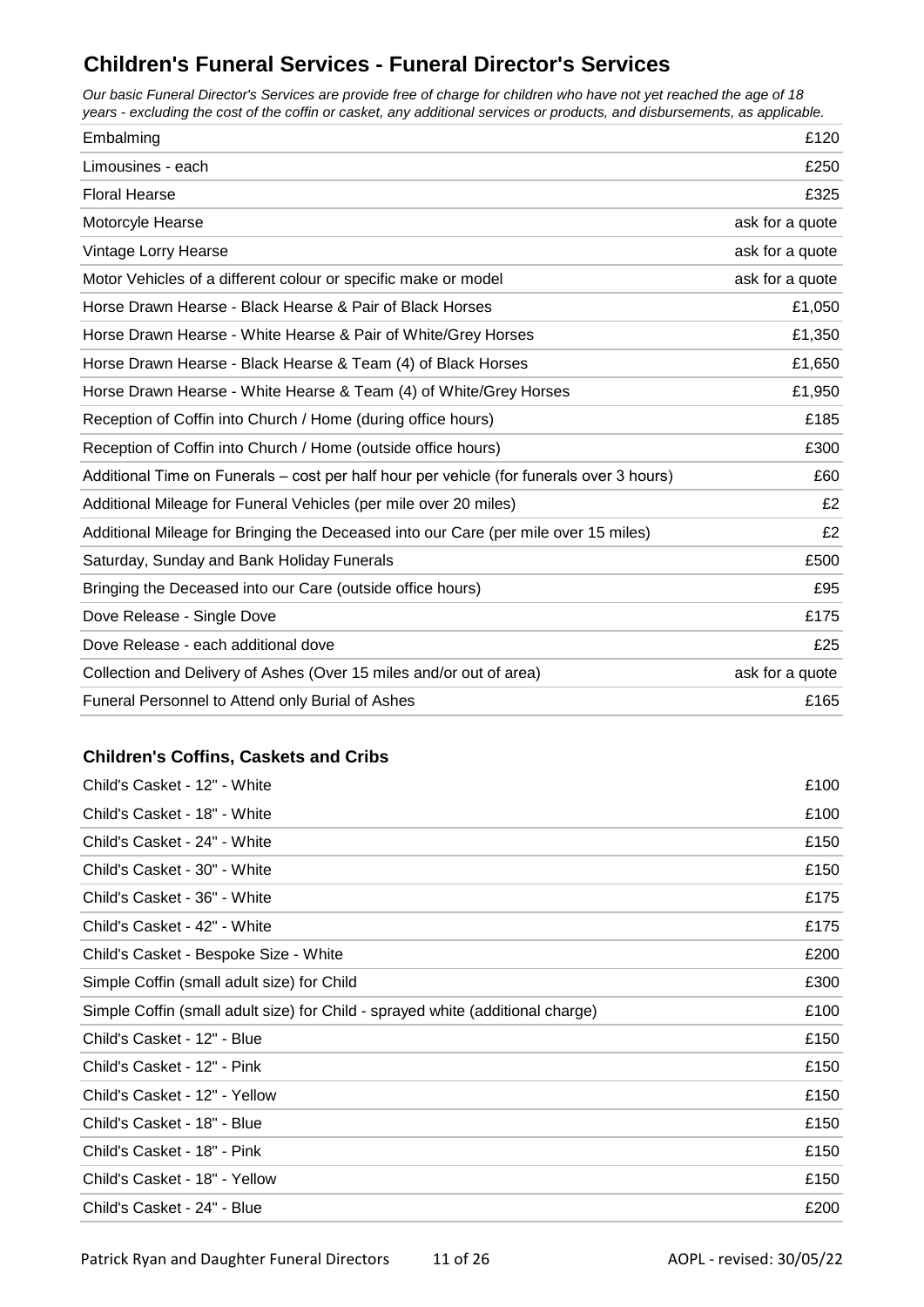| Child's Casket - 24" - Pink   | £200 |
|-------------------------------|------|
| Child's Casket - 24" - Yellow | £200 |
| Child's Casket - 30" - Blue   | £200 |
| Child's Casket - 30" - Pink   | £200 |
| Child's Casket - 30" - Yellow | £200 |
| Child's Casket - 36" - Blue   | £225 |
| Child's Casket - 36" - Pink   | £225 |
| Child's Casket - 36" - Yellow | £225 |
| Child's Casket - 42" - Blue   | £225 |
| Child's Casket - 42" - Pink   | £225 |
| Child's Casket - 42" - Yellow | £225 |
| Child's Coffin - 24" - White  | £225 |
| Child's Coffin - 24" - Blue   | £225 |
| Child's Coffin - 24" - Pink   | £225 |
| Child's Coffin - 24" - Yellow | £225 |
| Child's Coffin - 30" - White  | £225 |
| Child's Coffin - 30" - Blue   | £225 |
| Child's Coffin - 30" - Pink   | £225 |
| Child's Coffin - 30" - Yellow | £225 |
| Child's Coffin - 36" - White  | £250 |
| Child's Coffin - 36" - Blue   | £250 |
| Child's Coffin - 36" - Pink   | £250 |
| Child's Coffin - 36" - Yellow | £250 |
| Child's Coffin - 42" - White  | £250 |
| Child's Coffin - 42" - Blue   | £250 |
| Child's Coffin - 42" - Pink   | £250 |
| Child's Coffin - 42" - Yellow | £250 |
| Child's Crib - 24" - White    | £275 |
| Child's Crib - 24" - Blue     | £275 |
| Child's Crib - 24" - Pink     | £275 |
| Child's Crib - 24" - Yellow   | £275 |
| Child's Crib - 30" - White    | £275 |
| Child's Crib - 30" - Blue     | £275 |
| Child's Crib - 30" - Pink     | £275 |
| Child's Crib - 30" - Yellow   | £275 |
| Child's Crib - 36" - White    | £300 |
| Child's Crib - 36" - Blue     | £300 |
| Child's Crib - 36" - Pink     | £300 |
| Child's Crib - 36" - Yellow   | £300 |
| Child's Crib - 42" - White    | £300 |
| Child's Crib - 42" - Blue     | £300 |
| Child's Crib - 42" - Pink     | £300 |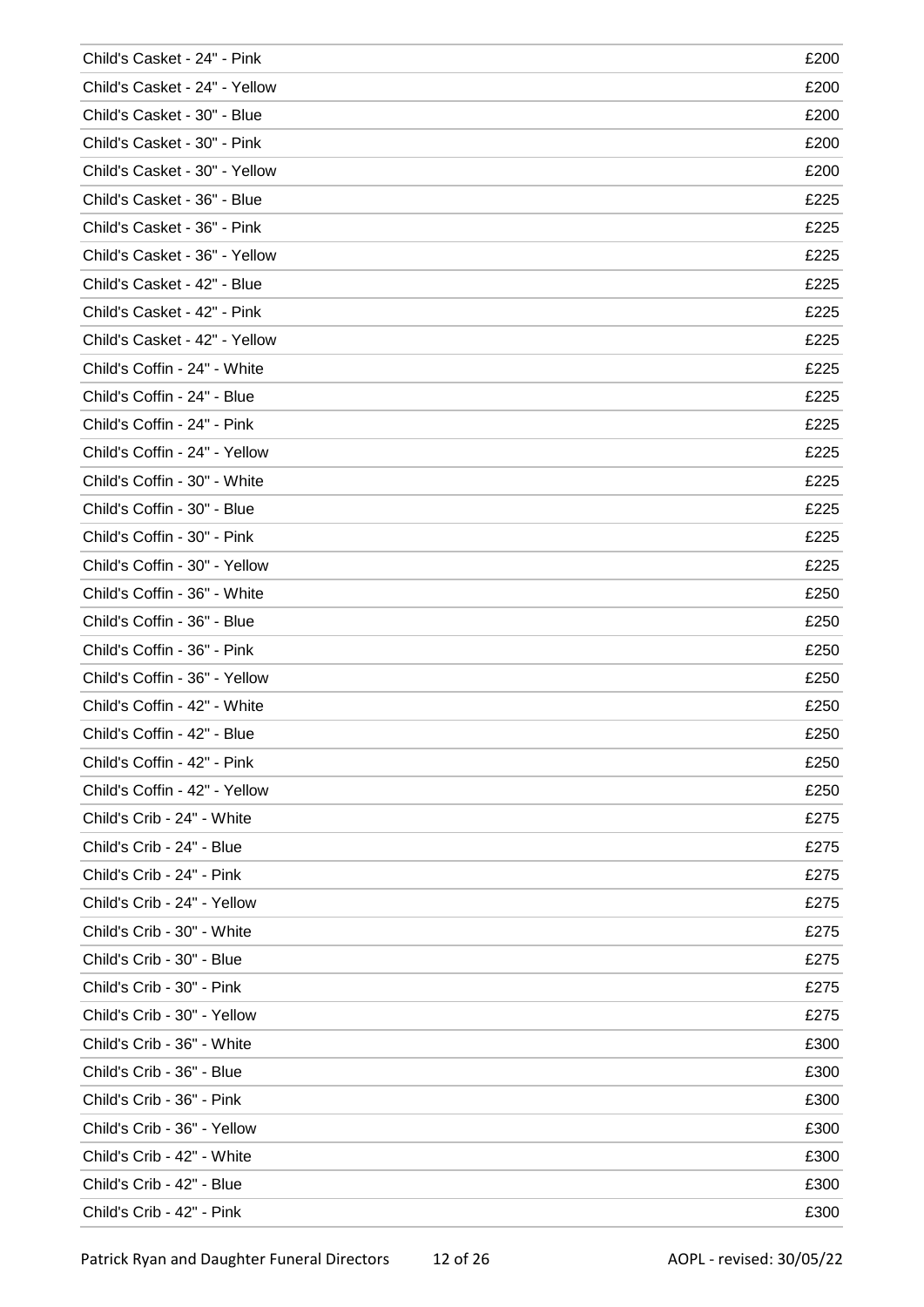| Child's Crib - 42" - Yellow                                    | £300 |
|----------------------------------------------------------------|------|
| Child's Reflections Personalised Picture Crib - 12"            | £250 |
| Child's Reflections Personalised Picture Crib - 18"            | £250 |
| Child's Reflections Personalised Picture Crib - 24"            | £275 |
| Child's Reflections Personalised Picture Crib - 30"            | £275 |
| Child's Reflections Personalised Picture Crib - 36"            | £300 |
| Child's Reflections Personalised Picture Crib - 42"            | £300 |
| Child's Reflections Personalised Picture Crib - 48"            | £350 |
| Child's Reflections Personalised Picture Crib - 54"            | £350 |
| Child's Personalised English Willow Nestling Cradle 24"        | £250 |
| Child's Personalised English Willow Nestling Cradle 30"        | £275 |
| Child's Personalised English Willow Nestling Cradle 36"        | £300 |
| Child's Personalised English Willow Nestling Cradle 42"        | £325 |
| Child's Personalised English Willow Crib - 24"                 | £250 |
| Child's Personalised English Willow Crib - 30"                 | £275 |
| Child's Personalised English Willow Crib - 36"                 | £300 |
| Child's Personalised English Willow Crib - 42"                 | £325 |
| Child's Swaledale Wool Casket - 18"                            | £275 |
| Child's Swaledale Wool Casket - 24"                            | £300 |
| Child's Swaledale Wool Casket - 30"                            | £350 |
| Child's Swaledale Wool Casket - 36"                            | £400 |
| Child's Swaledale Wool Casket - 42"                            | £425 |
| Child's Swaledale Wool Casket - 48"                            | £550 |
| Child's Swaledale Wool Casket - 54"                            | £575 |
| <b>Children's Urns, Ashes Caskets, Keepsakes and Jewellery</b> |      |
| <b>Tiverton Pink</b>                                           | £150 |
| <b>Tiverton Blue</b>                                           | £150 |
| <b>Tiverton Pearl White</b>                                    | £150 |
| <b>Watford Heart Pearl White</b>                               | £150 |
| <b>Watford Heart Pink</b>                                      | £150 |
| <b>Watford Heart Sapphire Blue</b>                             | £150 |
| <b>Tring Blue</b>                                              | £125 |
| <b>Tring Pink</b>                                              | £125 |
| <b>Sutton Blue</b>                                             | £100 |
| <b>Sutton Pink</b>                                             | £100 |
| <b>Sutton White</b>                                            | £100 |
| Memory Bear Urn                                                | £50  |
| Memory Bear Urn with personalised ribbon                       | £69  |
| <b>Standard Scatter Tube (small)</b>                           | £30  |
| Reflections Scatter Tube (small)                               | £100 |
| Sutton Blue Keepsake                                           | £50  |
| Sutton Pink Keepsake                                           | £50  |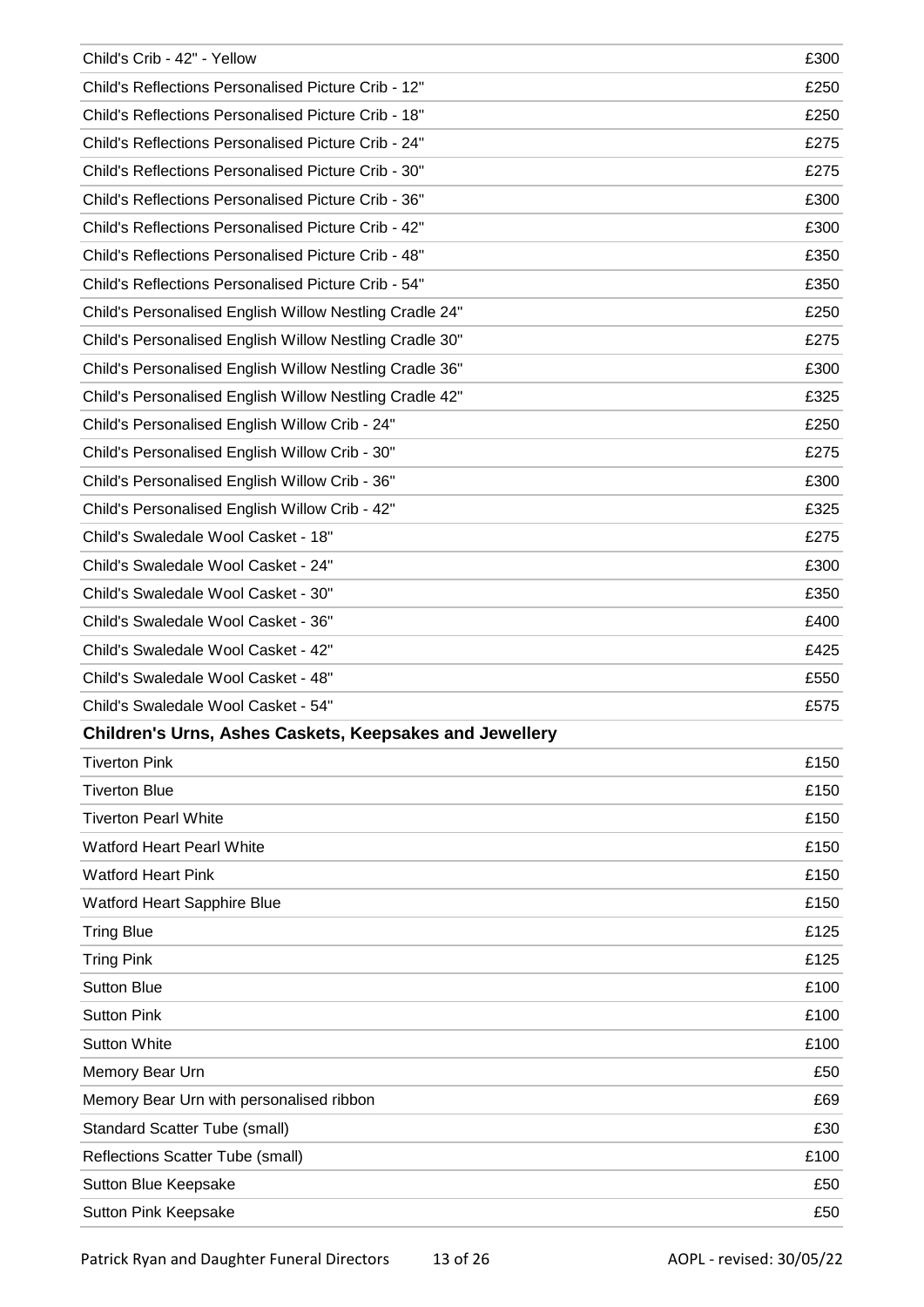| Sutton White Keepsake                          | £50  |
|------------------------------------------------|------|
| Sutton Heart Keepsake Blue                     | £60  |
| Sutton Heart Keepsake White                    | £60  |
| Sutton Heart Keepsake Pink                     | £60  |
| Margate Heart Keepsake Pink                    | £50  |
| Margate Heart Keepsake Pink                    | £50  |
| Cuddle Stone - Matt Pink                       | £50  |
| Cuddle Stone - Glossy Light Blue               | £50  |
| Cuddle Stone - Glossy Dark Blue                | £50  |
| Cuddle Stone - Glossy Red                      | £50  |
| Cuddle Stone - Glossy Violet                   | £50  |
| Cuddle Stone - Glossy Pale Yellow              | £50  |
| Cuddle Stone - Glossy Apple-Green              | £50  |
| Cuddle Stone - Matt Orange                     | £50  |
| Cuddle Stone - Glossy White                    | £50  |
| <b>Cuddle Stone - Matt White</b>               | £50  |
| Cuddle Stone - Matt Black                      | £50  |
| Cuddle Stone - Glossy Black                    | £50  |
| Cuddle Stone - Remember                        | £58  |
| Cuddle Stone - Memories In Gold                | £58  |
| <b>Cuddle Stone - Twinkling Stars</b>          | £58  |
| Cuddle Stone - Rustic Bronze                   | £58  |
| Heart Footprints (Gold) Pendant Urn            | £45  |
| <b>Footprint Pendant Urn</b>                   | £45  |
| Heart Footprints (Silver) Pendant Urn          | £45  |
| Dove Pendant Urn                               | £45  |
| <b>Engraved Heart Pendant Urn</b>              | £45  |
| <b>Teddy Bear Pendant Urn</b>                  | £45  |
| Mother & Child Pendant Urn                     | £45  |
| Winged Heart Pendant Urn                       | £45  |
| <b>Family Pendant Urn</b>                      | £45  |
| Circle of Life Men's Pendant Urn               | £45  |
| <b>Stainless Steel Cufflinks Urns</b>          | £50  |
| Parent & Child 925 Sterling Silver Pendant Urn | £114 |
| Heart 925 Sterling Silver Pendant Urn          | £121 |
| Cross 925 Sterling Silver Pendant Urn          | £121 |
| Teddy Bear 925 Sterling Silver Pendant Urn     | £129 |
| Heart Locket 925 Sterling Silver Pendant Urn   | £152 |
| 20" Necklace Chain Sterling Silver             | £39  |
| Charlwood Candle Keepsake Urn Pink             | £135 |
| Charlwood Candle Keepsake Urn Blue             | £135 |
| Charlwood Candle Keepsake Urn White            | £135 |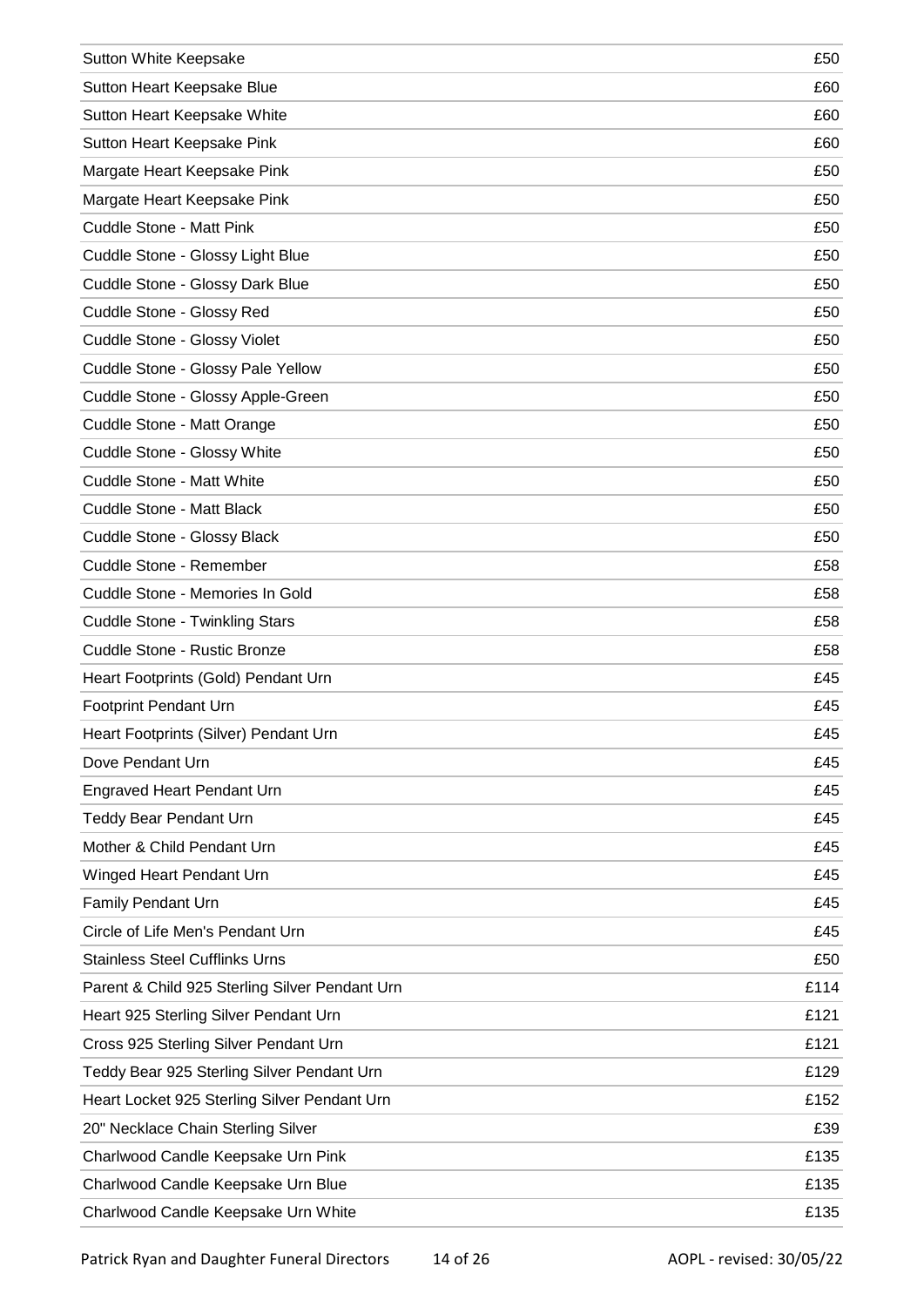## **Floral Tributes (Interflora Range)**

| SPRU1 Sprays - Florist Choice Standard            | £55.00 |
|---------------------------------------------------|--------|
| SPRU2 Sprays - Florist Choice Large               | £75.00 |
| SPRU3 Sprays - Florist Choice Extra Large         | £95.00 |
| SPRB1 Sprays - Brights Standard                   | £55.00 |
| SPRB2 Sprays - Brights Large                      | £75.00 |
| SPRB3 Sprays - Brights Extra Large                | £95    |
| SPRP1 Sprays - Pastels Standard                   | £55    |
| SPRP2 Sprays - Pastels Large                      | £75    |
| SPRP3 Sprays - Pastels Extra Large                | £95    |
| SPRN1 Sprays - Neutrals Standard                  | £55    |
| SPRN2 Sprays - Neutrals Large                     | £75    |
| SPRN3 Sprays - Neutrals Extra Large Standard      | £95    |
| F13651YS Rose and Lily Spray Standard - Yellow    | £65    |
| F13652YS Rose and Lily Spray Large - Yellow       | £80    |
| F13653YS Rose and Lily Spray Extra Large - Yellow | £95    |
| F13652WS Rose and Lily Spray Standard - White     | £65    |
| F13652WS Rose and Lily Spray Large - White        | £80    |
| F13653WS Rose and Lily Spray Extra Large - White  | £95    |
| F14021MS Lemon & Blue Spray Standard              | £53    |
| F14022MS Lemon & Blue Spray Large                 | £63    |
| F14023MS Lemon & Blue Spray Extra Large           | £73    |
| F14031MS Scented Pastels Spray Standard           | £53    |
| F14032MS Scented Pastels Spray Large              | £63    |
| F14033MS Scented Pastels Spray Extra Large        | £73    |
| F14041WS Petite Spray Standard - White            | £60    |
| F14041BS Petite Spray Standard - Blue             | £60    |
| F14041PS Petite Spray Standard - Pink             | £60    |
| F14481VS Vibrant Medley Spray Standard            | £80    |
| F14482VS Vibrant Medley Spray Large               | £100   |
| F14483VS Vibrant Medley Spray Extra Large         | £120   |
| F13661MS Scented Woodland Spray Standard          | £80    |
| F13662MS Scented Woodland Spray Large             | £90    |
| F13663MS Scented Woodland Spray Extra Large       | £100   |
| F14061MS Deluxe White Spray                       | £125   |
| SHFU1 Sheaves - Florist Choice Standard           | £55    |
| SHFU2 Sheaves - Florist Choice Large              | £75    |
| SHFU3 Sheaves - Florist Choice Extra Large        | £95    |
| SHFB1 Sheaves - Brights Standard                  | £55    |
| SHFB2 Sheaves - Brights Large                     | £75    |
| SHFB3 Sheaves - Brights Extra Large               | £95    |
| SHFP1 Sheaves - Pastels Standard                  | £55    |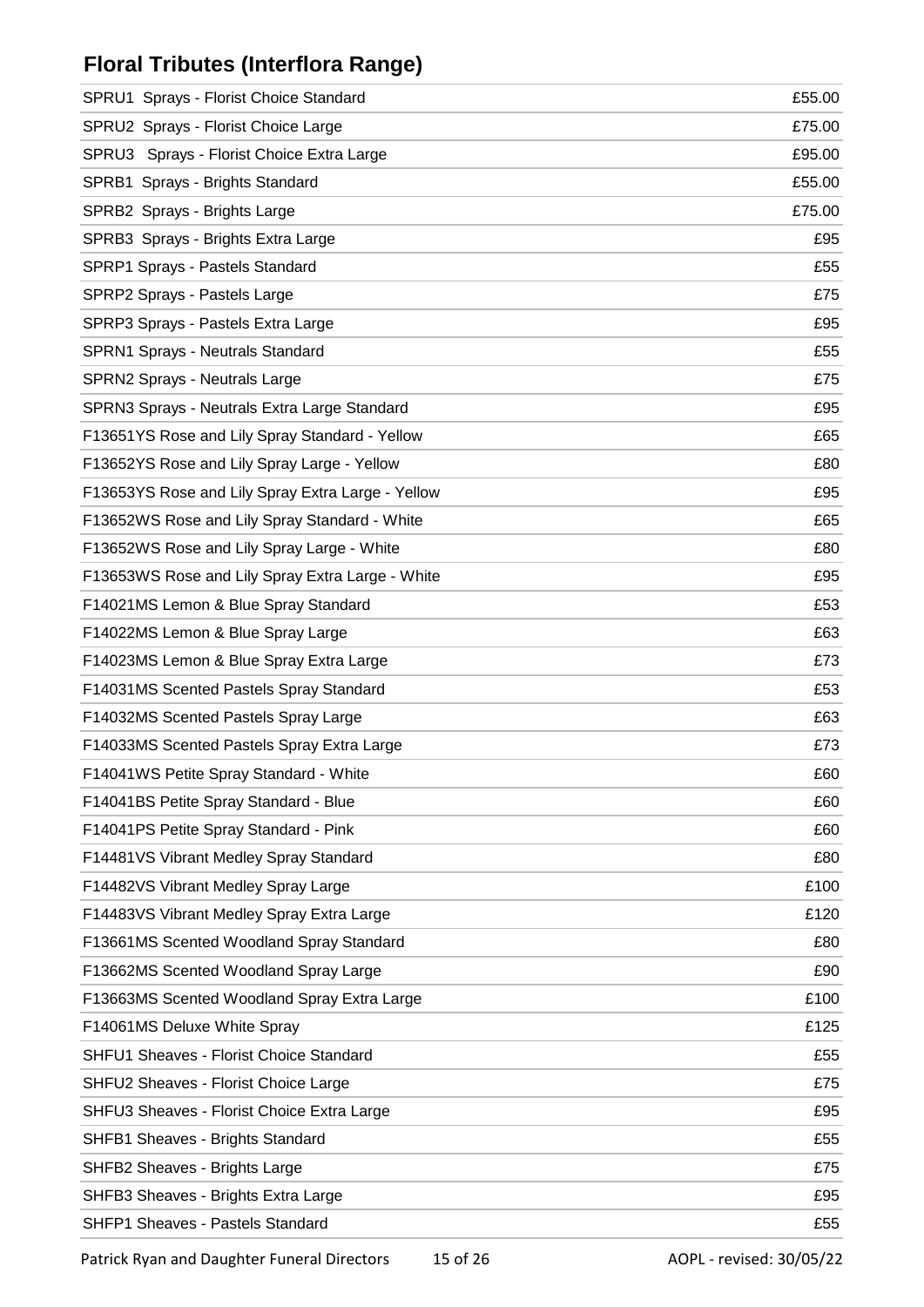| SHFP2 Sheaves - Pastels Large                        | £75 |
|------------------------------------------------------|-----|
| SHFP3 Sheaves - Pastels Extra Large                  | £95 |
| <b>SFHN1 Sheaves - Neutrals Standard</b>             | £55 |
| SFHN2 Sheaves - Neutrals - Large                     | £75 |
| SFHN3 Sheaves - Neutrals - Extra Large               | £95 |
| DFSHFU1 Sheaves - Dried Flower Sheaf                 | £85 |
| F13511RS Simple Rose Sheaf - Red                     | £45 |
| F13511YS Simple Rose Sheaf - Yellow                  | £45 |
| F13511PS Simple Rose Sheaf - Pink                    | £45 |
| F13511WS Simple Rose Sheaf - White                   | £45 |
| F14011MS Lemon & Blue Sheaf Standard                 | £40 |
| F14012MS Lemon & Blue Sheaf Large                    | £50 |
| F14013MS Lemon & Blue Sheaf Extra Large              | £60 |
| F14001VS Vibrant Scented Sheaf Standard              | £40 |
| F14002VS Vibrant Scented Sheaf Large                 | £50 |
| F14003VS Vibrant Scented Sheaf Extra Large           | £60 |
| F14441MS Sunflower Medley Sheaf Standard             | £50 |
| F14442MS Sunflower Medley Sheaf Large                | £60 |
| F14443MS Sunflower Medley Sheaf Extra Large          | £70 |
| F14451MS Pretty Pastel Sheaf Standard                | £50 |
| F14452MS Pretty Pastel Sheaf Large                   | £60 |
| F14453MS Pretty Pastel Sheaf Extra Large             | £70 |
| F14461WS Pure White Sheaf Standard                   | £50 |
| F14462WS Pure White Sheaf Large                      | £60 |
| F14463WS Pure White Sheaf Extra Large                | £70 |
| F14161WS White Rose and Calla Lily Sheaf Standard    | £55 |
| F14162WS White Rose and Calla Lily Sheaf Large       | £70 |
| F14163WS White Rose and Calla Lily Sheaf Extra Large | £85 |
| F13491WS Classic Rose Sheaf White                    | £75 |
| F13491YS Classic Rose Sheaf Yellow                   | £75 |
| F13491PS Classic Rose Sheaf Pink                     | £75 |
| F13491RS Classic Rose Sheaf Red                      | £75 |
| F14471MS Tropical Sheaf                              | £80 |
| <b>WRU1 Wreaths - Florist Choice Standard</b>        | £55 |
| <b>WRU2 Wreaths - Florist Choice Large</b>           | £75 |
| <b>WRU3 Wreaths - Florist Choice Extra Large</b>     | £95 |
| <b>WRB1 Wreaths - Brights Standard</b>               | £55 |
| <b>WRB2 Wreaths - Brights Large</b>                  | £75 |
| <b>WRB3 Wreaths - Brights Extra Large</b>            | £95 |
| <b>WRP1 Wreaths - Pastels Standard</b>               | £55 |
| WRP2 Wreaths - Pastels Large                         | £75 |
| WRP3 Wreaths - Pastels Extra Large                   | £95 |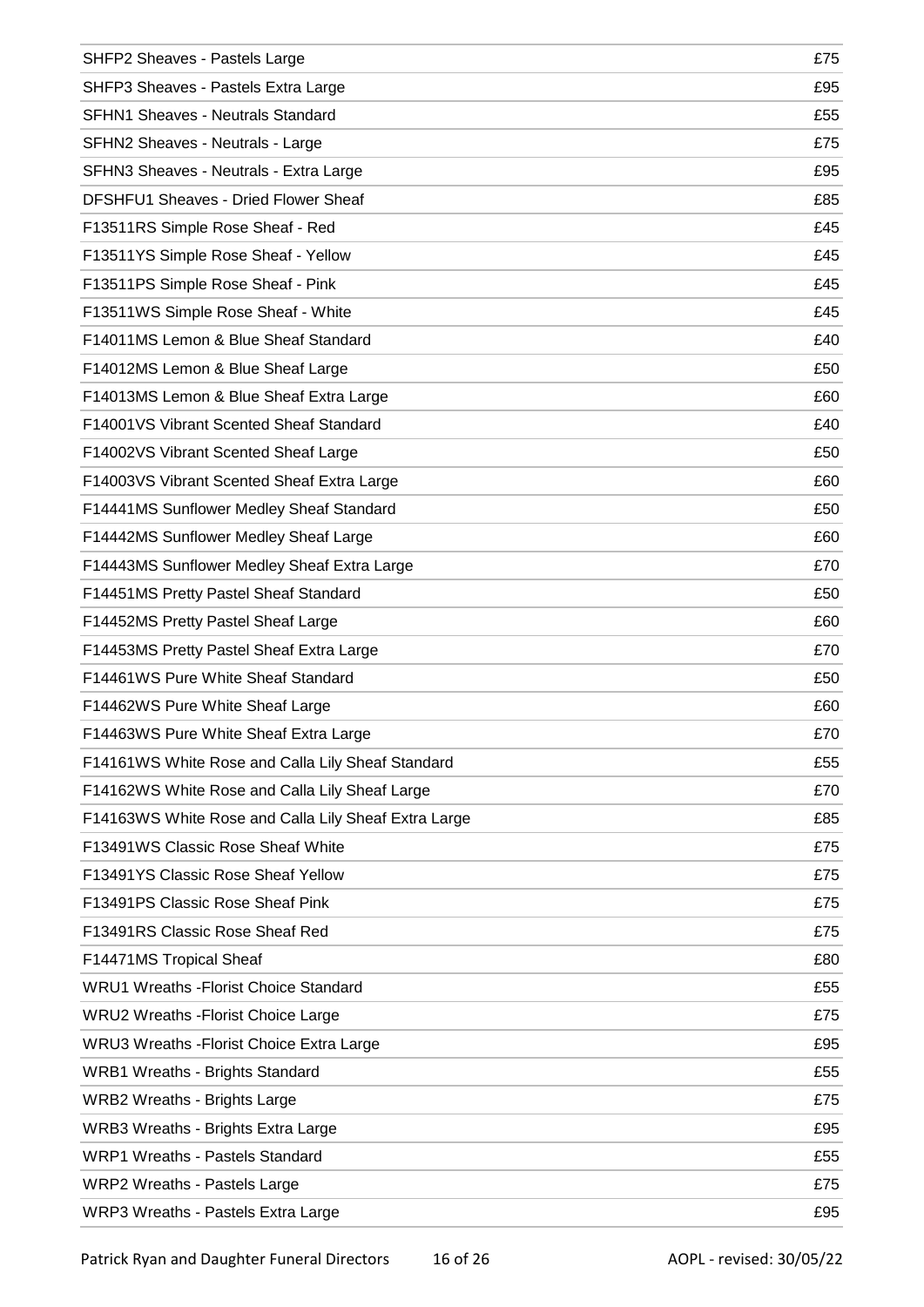| <b>WRN1 Wreaths - Naturals Standard</b>      | £55  |
|----------------------------------------------|------|
| <b>WRN2 Wreaths - Naturals Large</b>         | £75  |
| WRN3 Wreaths - Naturals Extra Large          | £95  |
| F14491MS Soft Pastel Wreath Standard         | £75  |
| F14492MS Soft Pastel Wreath Large            | £95  |
| F14493MS Soft Pastel Wreath Extra Large      | £115 |
| F14081PS Traditional Pink Wreath Standard    | £75  |
| F14082PS Traditional Pink Wreath Large       | £95  |
| F14083PS Traditional Pink Wreath Extra Large | £115 |
| F14081RS Traditional Red Wreath Standard     | £75  |
| F14082RS Traditional Red Wreath Large        | £95  |
| F14083PS Traditional Red Wreath Extra Large  | £115 |
| F14071BS Scented Blue Wreath Standard        | £55  |
| F14072BS Scented Blue Wreath Large           | £75  |
| F14073BS Scented Blue Wreath Extra Large     | £95  |
| F14071YS Scented Yellow Wreath Standard      | £55  |
| F14072YS Scented Yellow Wreath Large         | £75  |
| F14073YS Scented Yellow Wreath Extra Large   | £95  |
| F14091WS Opulent White Wreath Standard       | £90  |
| F14092WS Opulent White Wreath Large          | £120 |
| F14093WS Opulent White Wreath Extra Large    | £150 |
| F14501MS Garden Rose Wreath Standard         | £120 |
| F14502MS Garden Rose Wreath Large            | £150 |
| F14503MS Garden Rose Wreath Extra Large      | £180 |
| <b>HRTU1 Heart - Florist Choice Standard</b> | £80  |
| HRTU2 Heart - Florist Choice Large           | £100 |
| HRTU3 Heart - Florist Choice Extra Large     | £120 |
| HRTB1 Heart - Brights Standard               | £80  |
| HRTB2 Heart - Brights Large                  | £100 |
| HRTB3 Heart - Brights Extra Large            | £120 |
| <b>HRTP1 Heart - Pastels Standard</b>        | £80  |
| HRTP2 Heart - Pastels Large                  | £100 |
| HRTP3 Heart - Pastels Extra Large            | £120 |
| HRTN1 Heart - Naturals Standard              | £80  |
| HRTN2 Heart - Naturals Large                 | £100 |
| HRTN3 Heart - Naturals Extra Large           | £120 |
| F13791WS Heart Adornment                     | £50  |
| F14411MS Pastel Rose Heart                   | £135 |
| F13461RS Red Rose Heart Standard             | £80  |
| F13462RS Red Rose Heart Large                | £160 |
| F13461YS Yellow Rose Heart Standard          | £80  |
| F13462YS Yellow Rose Heart Large             | £160 |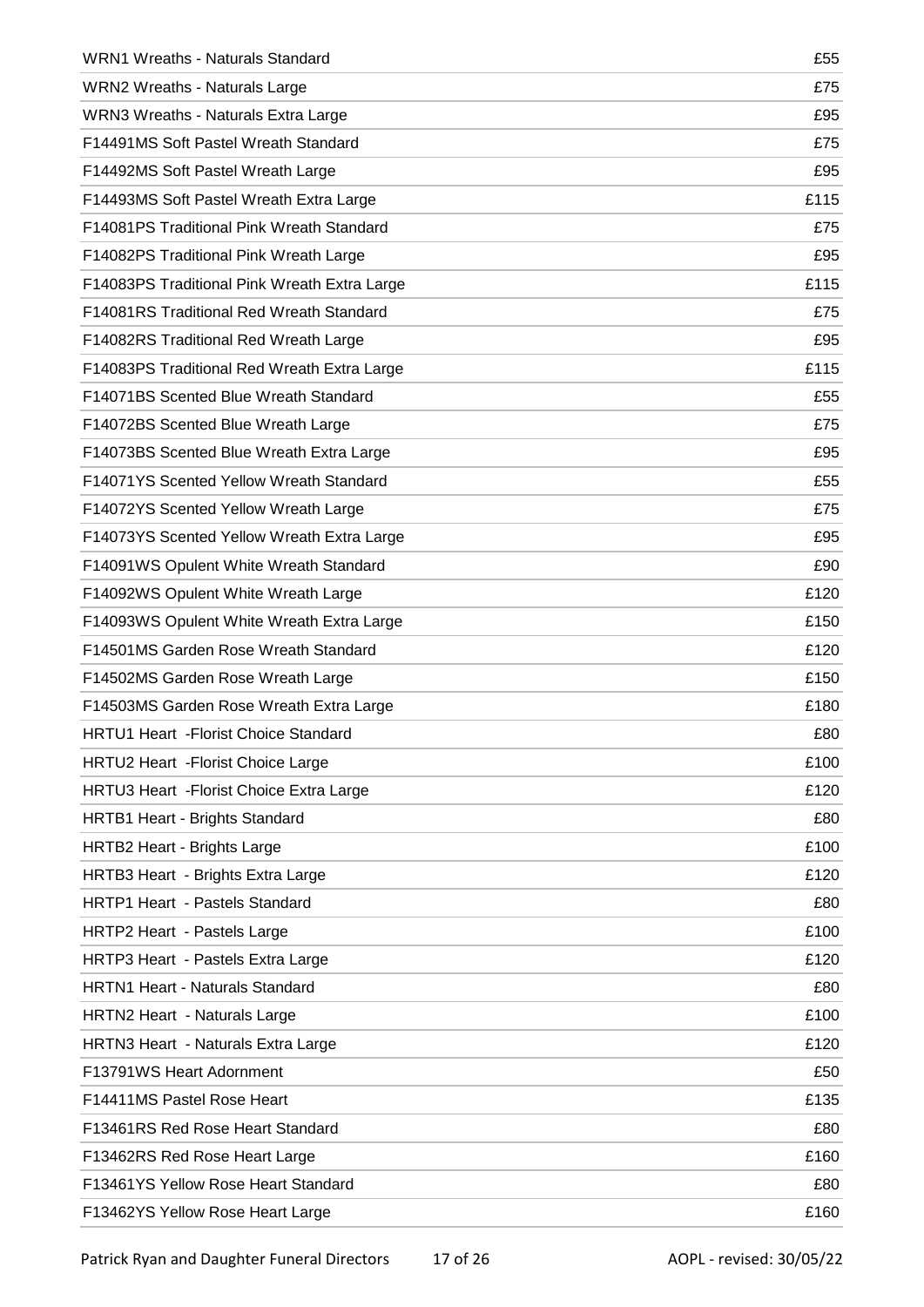| F14101MS Cerise Rose Heart                               | £135 |
|----------------------------------------------------------|------|
| F13111MS Contemporary Heart                              | £150 |
| F13131MS Deluxe Double Heart                             | £175 |
| F14511PS Cottage Garden Heart                            | £95  |
| F14521BS Lovely Lilac Heart                              | £85  |
| F14531YS Striking sunflower Heart                        | £100 |
| F13471VS Bold Brights Heart                              | £100 |
| POSU1 Posies - Florist Choice Standard                   | £50  |
| POSU2 Posies - Florist Choice Large                      | £70  |
| POSU3 Posies - Florist Choice Extra Large                | £90  |
| POSB1 Posies - Brights Standard                          | £50  |
| POSB2 Posies - Brights Large                             | £70  |
| POSB3 Posies - Brights Extra Large                       | £90  |
| POSP1 Posies - Pastels Standard                          | £50  |
| POSP2 Posies - Pastels Large                             | £70  |
| POSP3 Posies - Pastels Extra Large                       | £90  |
| POSN1 Posies - Naturals Standard                         | £50  |
| POSN2 Posies - Naturals Large                            | £70  |
| POSN3 Posies - Naturals Extra Large                      | £90  |
| F13091YS Scented Yellow Posey Standard                   | £45  |
| F13092YS Scented Yellow Posey Large                      | £55  |
| F13093YS Scented Yellow Posey Extra Large                | £65  |
| F14151WS White Natural Pillow                            | £105 |
| F13421RS Traditional Red Posy                            | £80  |
| F13421PS Traditional Pink Posy                           | £80  |
| F14431VS Bold Brights Posy Standard                      | £45  |
| F14432VS Bold Brights Posy Large                         | £55  |
| F14433VS Bold Brights Posy Extra Large                   | £65  |
| F14551VS Rose and Germini Posy                           | £90  |
| F13411PS Pink Rose and Freesia Posy Standard             | £55  |
| F13411LS Lilac / White Rose and Freesia Posy Standard    | £55  |
| F13412PS Pink Rose and Freesia Posy Large                | £75  |
| F13412LS Lilac / White Rose and Freesia Posy Large       | £75  |
| F13413PS Pink Rose and Freesia Posy Extra Large          | £95  |
| F13413LS Lilac / White Rose and Freesia Posy Extra Large | £95  |
| F13261PS Woodland Pillow                                 | £125 |
| F14421MS Pretty Pastel Posy                              | £90  |
| F14381MS White and Green Eco-Friendly Casket Tribute     | £160 |
| F14141MS Living Succulent Wreath                         | £100 |
| F14131MS Living Plant Wreath                             | £150 |
| F14121WS Eco-friendly white Calla Wreath                 | £70  |
| CKTU1 Casket Spray - Florist Choice Standard             | £150 |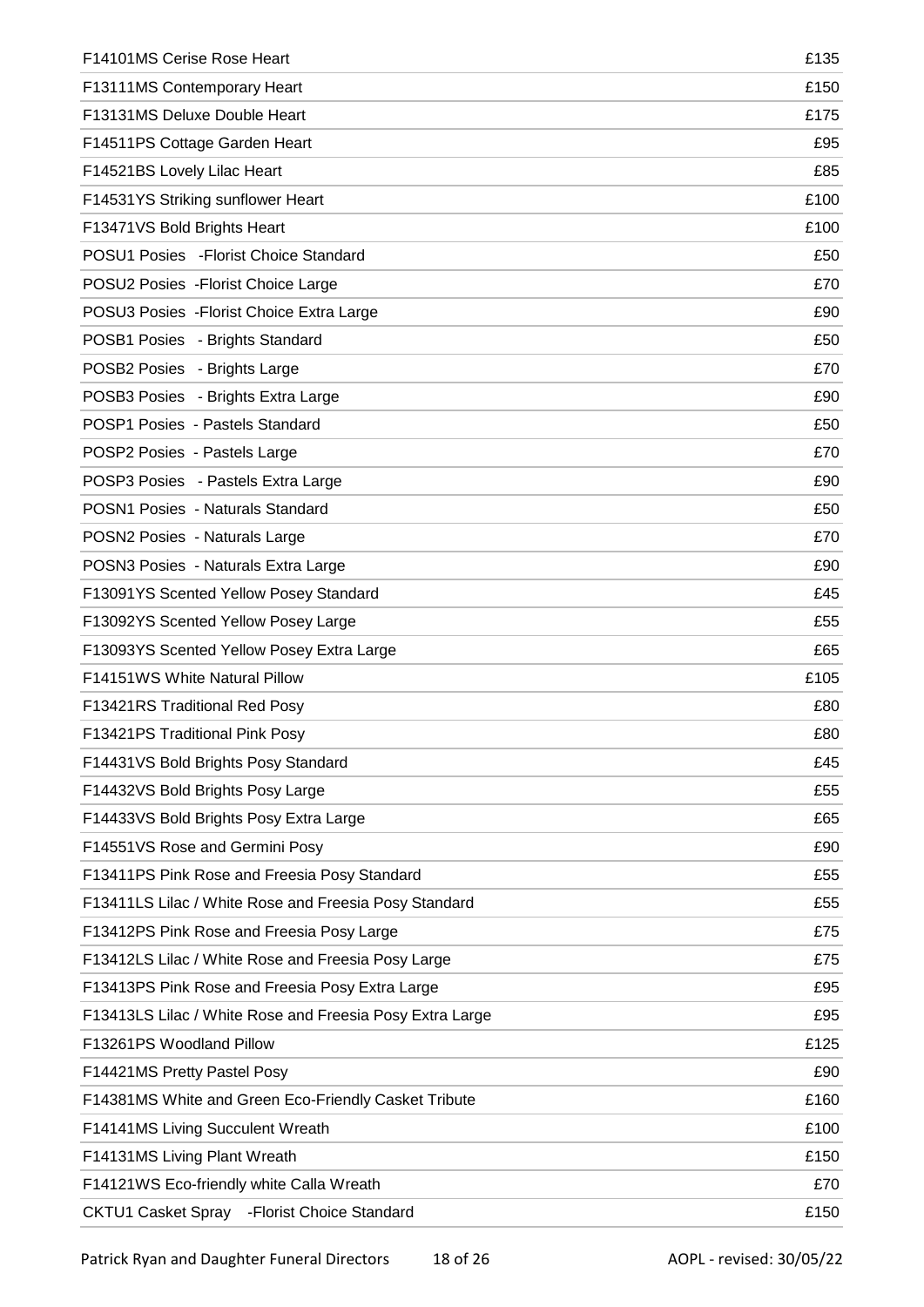| CKTU2 Casket Spray - Florist Choice Large                    | £250 |
|--------------------------------------------------------------|------|
| CKTU3 Casket Spray - Florist Choice Extra Large              | £350 |
| CKTB1 Casket Spray - Brights Standard                        | £150 |
| CKTB2 Casket Spray - Brights Large                           | £250 |
| CKTB3 Casket Spray - Brights Extra Large                     | £350 |
| CKTP1 Casket Spray - Pastels Standard                        | £150 |
| <b>CKTP2 Casket Spray - Pastels Large</b>                    | £250 |
| CKTP3 Casket Spray - Pastels Extra Large                     | £350 |
| CKTN1 Casket Spray - Naturals Standard                       | £150 |
| <b>CKTN2 Casket Spray - Naturals Large</b>                   | £250 |
| CKTN3 Casket Spray - Naturals Extra Large                    | £350 |
| F14201WS White and Green Cross Standard                      | £75  |
| F14202WS White and Green Cross Large                         | £105 |
| F14203WS White and Green Cross Extra Large                   | £135 |
| F14211MS Pastel Cross Standard                               | £75  |
| F14212MS Pastel Cross Large                                  | £105 |
| F14213MS Pastel Cross Extra Large                            | £135 |
| F14191MS Lilac and White Cross                               | £55  |
| F14221RS Red and Pink Cross Standard                         | £75  |
| F14222RS Red and Pink Cross Large                            | £105 |
| F14223RS Red and Pink Cross Extra Large                      | £135 |
| F13521YS Lily and Rose Casket Spray - Yellow Standard        | £150 |
| F13521WS Lily and Rose Casket Spray - White Standard         | £150 |
| F13521PS Lily and Rose Casket Spray - Pink Standard          | £150 |
| F13522YS Lily and Rose Casket Spray - Yellow Large           | £175 |
| F13522WS Lily and Rose Casket Spray - White Large            | £175 |
| F13522PS Lily and Rose Casket Spray - Pink Large             | £175 |
| F13523YS Lily and Rose Casket Spray - Yellow Extra Large     | £200 |
| F13523WS Lily and Rose Casket Spray - White Extra Large      | £200 |
| F13523PS Lily and Rose Casket Spray - Pink Extra Large       | £200 |
| F13601MS Rose and Eryngium Casket spray Standard             | £115 |
| F13602MS Rose and Eryngium Casket spray Large                | £170 |
| F13603MS Rose and Eryngium Casket spray Extra Large          | £235 |
| F13591RS Rose and Carnation Casket Spray - Red - Standard    | £175 |
| F13592RS Rose and Carnation Casket Spray - Red - Large       | £240 |
| F13593RS Rose and Carnation Casket Spray - Red - Extra Large | £305 |
| F13531WS Lily Casket Spray - White - Standard                | £140 |
| F13532WS Lily Casket Spray - White - Large                   | £175 |
| F13533WS Lily Casket Spray - White - Extra Large             | £210 |
| F14331MS White and Green Casket Spray - Standard             | £250 |
| F14332MS White and Green Casket Spray - Large                | £350 |
| F14333MS White and Green Casket Spray - Extra Large          | £450 |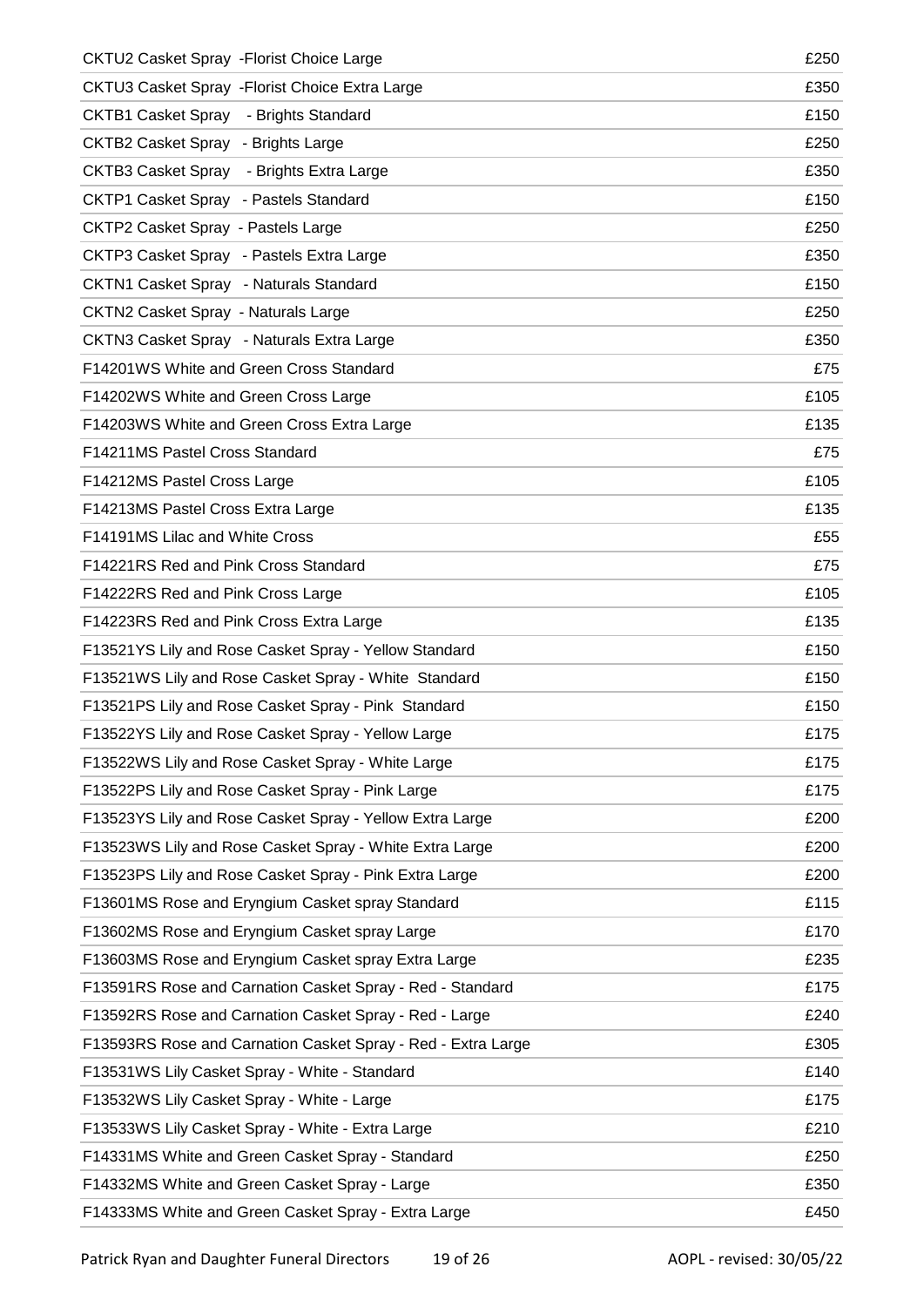| F14281VS Vibrant Casket Spray - Standard              | £125 |
|-------------------------------------------------------|------|
| F14282VS Vibrant Casket Spray - Large                 | £170 |
| F14283VS Vibrant Casket Spray - Extra Large           | £215 |
| F14291VS Tropical Casket Spray - Standard             | £130 |
| F14292VS Tropical Casket Spray - Large                | £150 |
| F14293VS Tropical Casket Spray - Extra Large          | £170 |
| F14321WS White Casket Spray - Standard                | £200 |
| F14322WS White Casket Spray - Large                   | £275 |
| F14323WS White Casket Spray - Extra Large             | £350 |
| F14662WB White Casket Spray - Large with Rose Garland | £472 |
| F14322WB White Casket Spray - Large with Garland      | £422 |
| F14251WS Petite White Casket Spray                    | £80  |
| F14251PS Petite Pink Casket Spray                     | £80  |
| F14251BS Petite Purple & White Casket Spray           | £80  |
| F14571VS Natural Vibrance Casket Spray - Standard     | £200 |
| F14572VS Natural Vibrance Casket Spray - Large        | £250 |
| F14573VS Natural Vibrance Casket Spray - Extra Large  | £300 |
| F14301BS Blue and White Casket Spray - Standard       | £120 |
| F14302BS Blue and White Casket Spray - Large          | £160 |
| F14303BS Blue and White Casket Spray - Extra Large    | £200 |
| F14561MS Sunflower Mix Casket Spray - Standard        | £150 |
| F14562MS Sunflower Mix Casket Spray - Large           | £180 |
| F14563MS Sunflower Mix Casket Spray - Extra Large     | £210 |
| F14561MB Sunflower Mix Casket Spray with Garland      | £297 |
| F14261MS Pastel Linear Spray - Standard               | £150 |
| F14262MS Pastel Linear Spray - Large                  | £185 |
| F14263MS Pastel Linear Spray - Extra Large            | £220 |
| F14341MS Flowing Casket Spray                         | £250 |
| F14231PS Pink Linear Tribute - Standard               | £85  |
| F14232PS Pink Linear Tribute - Large                  | £160 |
| F14591BS The Blue Collection                          | £224 |
| F14581MS The Pastel Collection                        | £274 |
| SARU1 Funeral Service Arrangement - Florist Choice    | £250 |
| SARB1 Funeral Service Arrangement - Brights           | £250 |
| SARP1 Funeral Service Arrangement - Pastels           | £250 |
| SARN1 Funeral Service Arrangement - Neutrals          | £250 |
| F13301VS Tribute Letter - Vibrant                     | £55  |
| F13301NS Tribute Letter - Neutral                     | £55  |
| F13301MS Tribute Letter - Pastel                      | £55  |
| F13191RS Red Tribute Letter                           | £55  |
| F13191PS Pink Tribute Letter                          | £55  |
| F13171MS Mum Tribute                                  | £180 |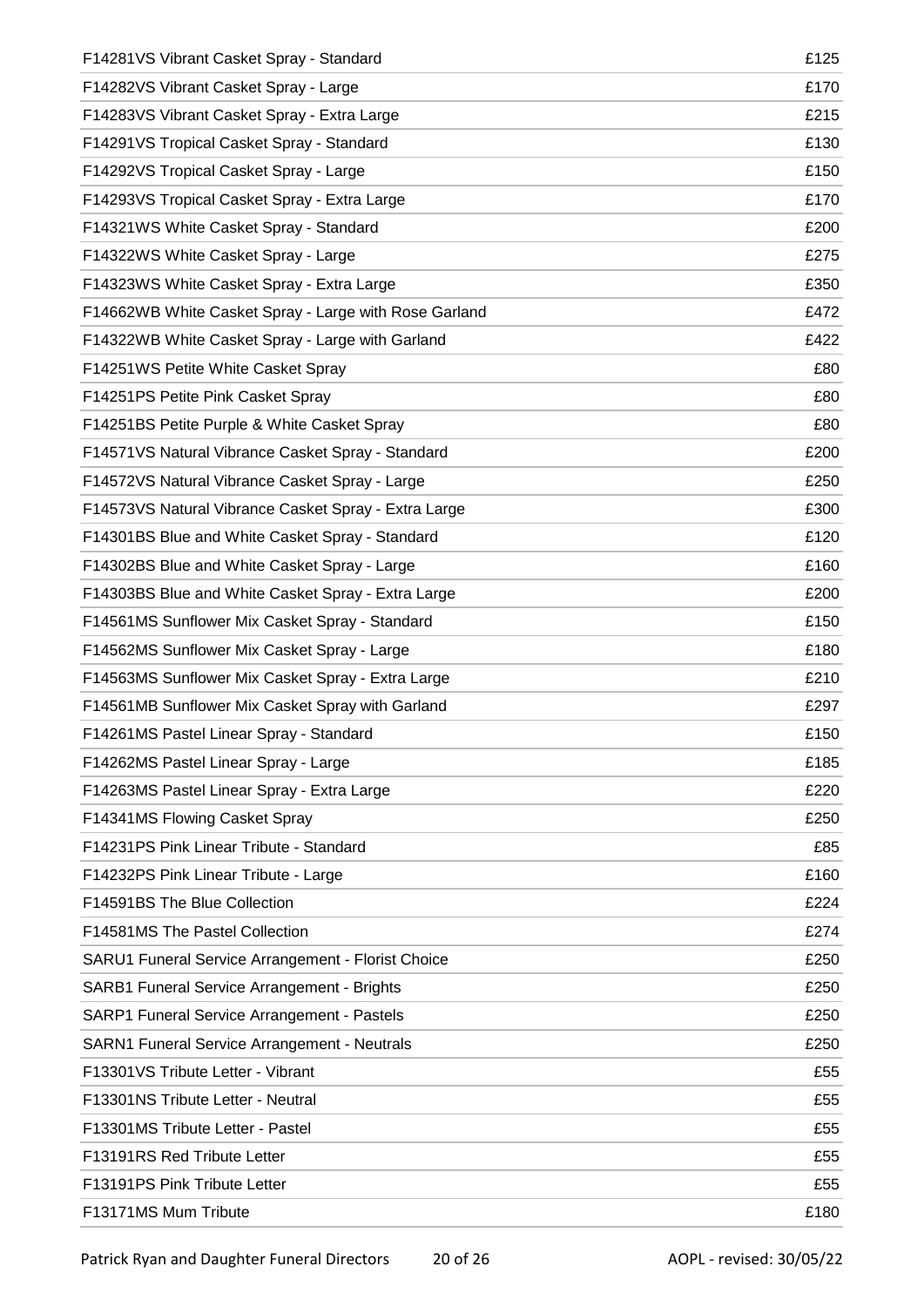| F13331MS Dad Tribute                | £180 |
|-------------------------------------|------|
| F14611YS Single Rose - Yellow       | £3   |
| F14611PS Single Rose - Pink         | £3   |
| F14611WS Single Rose - White        | £3   |
| F14611RS Single Rose - Red          | £3   |
| F14371GS Foliage Garland 18FT       | £150 |
| F14651WS Foliage Garland with Roses | £200 |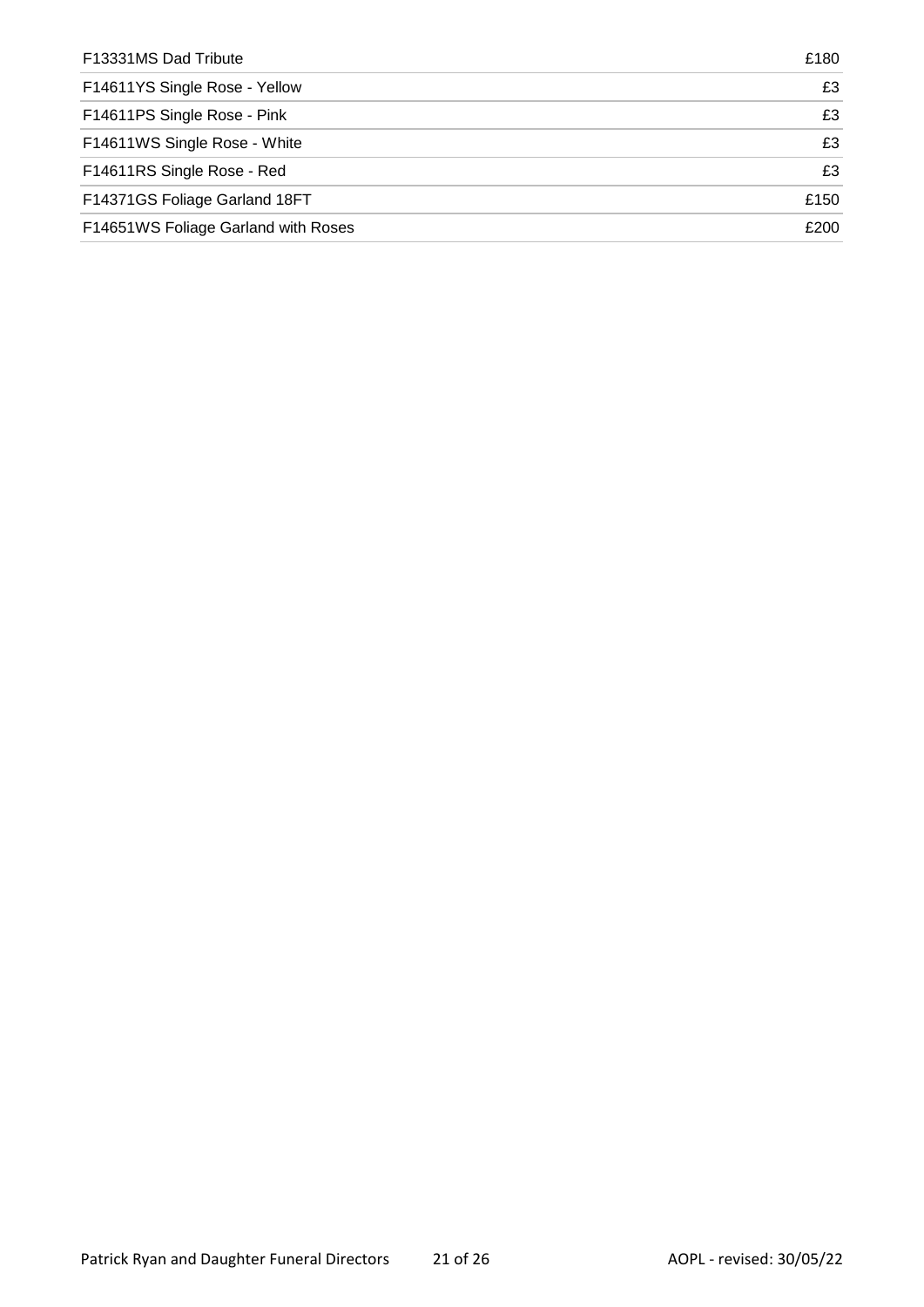# **Funeral Stationery (Just Digital Range)**

| Orders of Service - 20 copies                                                          | £87  |
|----------------------------------------------------------------------------------------|------|
| Orders of Service - 30 copies                                                          | £103 |
| Orders of Service - 40 copies                                                          | £110 |
| Orders of Service - 50 copies                                                          | £120 |
| Orders of Service - 60 copies                                                          | £130 |
| Orders of Service - 70 copies                                                          | £139 |
| Orders of Service - 80 copies                                                          | £148 |
| Orders of Service - 90 copies                                                          | £155 |
| Orders of Service - 100 copies                                                         | £160 |
| Orders of Service - 125 copies                                                         | £178 |
| Orders of Service - 150 copies                                                         | £198 |
| Orders of Service - 175 copies                                                         | £217 |
| Orders of Service - 200 copies                                                         | £236 |
| Orders of Service - 225 copies                                                         | £251 |
| Orders of Service - 250 copies                                                         | £268 |
| Orders of Service - 275 copies                                                         | £290 |
| Orders of Service - 300 copies                                                         | £312 |
| Orders of Service - 350 copies                                                         | £360 |
| Orders of Service - 400 copies                                                         | £404 |
| Orders of Service - 500 copies                                                         | £493 |
| In Memory Pins - 10 pins (when purchased with Orders of Service)                       | £20  |
| In Memory Pins - 20 pins (when purchased with Orders of Service)                       | £40  |
| In Memory Pins - 30 pins (when purchased with Orders of Service)                       | £60  |
| In Memory Pins - 40 pins (when purchased with Orders of Service)                       | £80  |
| In Memory Pins - 50 pins (when purchased with Orders of Service)                       | £100 |
| In Memory Pins - 60 pins (when purchased with Orders of Service)                       | £120 |
| In Memory Pins - 70 pins (when purchased with Orders of Service)                       | £140 |
| In Memory Pins - 80 pins (when purchased with Orders of Service)                       | £160 |
| In Memory Pins - 90 pins (when purchased with Orders of Service)                       | £180 |
| In Memory Pins - 100 pins (when purchased with Orders of Service)                      | £200 |
| In Memory Pins - 100+ pins (price per 20 pins) (when purchased with Orders of Service) | £20  |
| In Memory Pins - 10 pins (when purchased on their own)                                 | £25  |
| In Memory Pins - 20 pins (when purchased on their own)                                 | £50  |
| In Memory Pins - 30 pins (when purchased on their own)                                 | £75  |
| In Memory Pins - 40 pins (when purchased on their own)                                 | £100 |
| In Memory Pins - 50 pins (when purchased on their own)                                 | £125 |
| In Memory Pins - 60 pins (when purchased on their own)                                 | £150 |
| In Memory Pins - 70 pins (when purchased on their own)                                 | £175 |
| In Memory Pins - 80 pins (when purchased on their own)                                 | £200 |
| In Memory Pins - 90 pins (when purchased on their own)                                 | £225 |
| In Memory Pins - 100 pins (when purchased on their own)                                | £250 |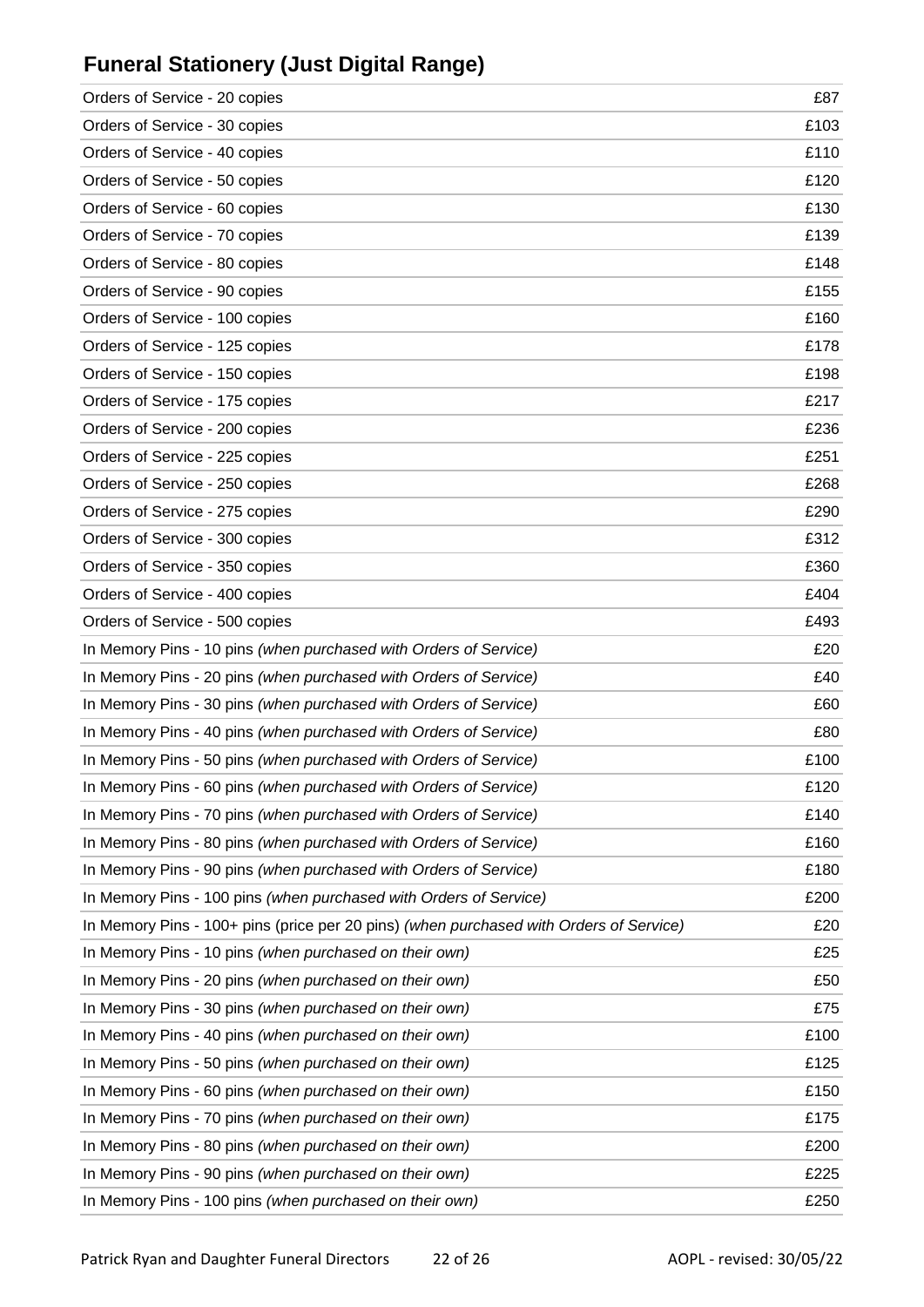| In Memory Pins - 100+ pins (price per 20 pins) (when purchased on their own)             | £25   |
|------------------------------------------------------------------------------------------|-------|
| In Memory Seeds - 10 packets (when purchased with Orders of Service)                     | £20   |
| In Memory Seeds - 20 packets (when purchased with Orders of Service)                     | £40   |
| In Memory Seeds - 30 packets (when purchased with Orders of Service)                     | £60   |
| In Memory Seeds - 40 packets (when purchased with Orders of Service)                     | £80   |
| In Memory Seeds - 50 packets (when purchased with Orders of Service)                     | £100  |
| In Memory Seeds - 60 packets (when purchased with Orders of Service)                     | £120  |
| In Memory Seeds - 70 packets (when purchased with Orders of Service)                     | £140  |
| In Memory Seeds - 80 packets (when purchased with Orders of Service)                     | £160  |
| In Memory Seeds - 90 packets (when purchased with Orders of Service)                     | £180  |
| In Memory Seeds - 100 packets (when purchased with Orders of Service)                    | £200  |
| In Memory Seeds - 100+ packets (price per 20 pkts) (if purchased with Orders of Service) | £20   |
| In Memory Seeds - 10 packets (when purchased on their own)                               | £25   |
| In Memory Seeds - 20 packets (when purchased on their own)                               | £50   |
| In Memory Seeds - 30 packets (when purchased on their own)                               | £75   |
| In Memory Seeds - 40 packets (when purchased on their own)                               | £100  |
| In Memory Seeds - 50 packets (when purchased on their own)                               | £125  |
| In Memory Seeds - 60 packets (when purchased on their own)                               | £150  |
| In Memory Seeds - 70 packets (when purchased on their own)                               | £175  |
| In Memory Seeds - 80 packets (when purchased on their own)                               | £200  |
| In Memory Seeds - 90 packets (when purchased on their own)                               | £225  |
| In Memory Seeds - 100 packets (when purchased on their own)                              | £250  |
| In Memory Seeds - 100+ packets (price per 20 packets) (when purchased on their own)      | £25   |
| Book of Condolence - A5 Small (when purchased with Orders of Service)                    | £30   |
| Book of Condolence - A4 Large (when purchased with Orders of Service)                    | £40   |
| Book of Condolence - A5 Small (when purchased on its own)                                | £38   |
| Book of Condolence - A4 Large (when purchased on its own)                                | £50   |
| Canvas Photo Print - Small                                                               | £40   |
| Canvas Photo Print - Medium                                                              | £55   |
| Canvas Photo Print - Large (A4)                                                          | £75   |
| Attendance Cards - 20 cards                                                              | £52   |
| Attendance Cards - 30 cards                                                              | £57   |
| Attendance Cards - 40 cards                                                              | £62   |
| Attendance Cards - 50 cards                                                              | £67   |
| Attendance Cards - 60 cards                                                              | £72   |
| Attendance Cards - 70 cards                                                              | £77   |
| Attendance Cards - 80 cards                                                              | £82   |
| Attendance Cards - 90 cards                                                              | £87   |
| Attendance Cards - 100 cards                                                             | £92   |
| Attendance Cards - 100+ cards (price per 25 cards)                                       | £8    |
| Keepsake Cards (each)                                                                    | £2.50 |
| Bookmarks (each)                                                                         | £2.50 |
| Memorial Cards (each)                                                                    | £2.50 |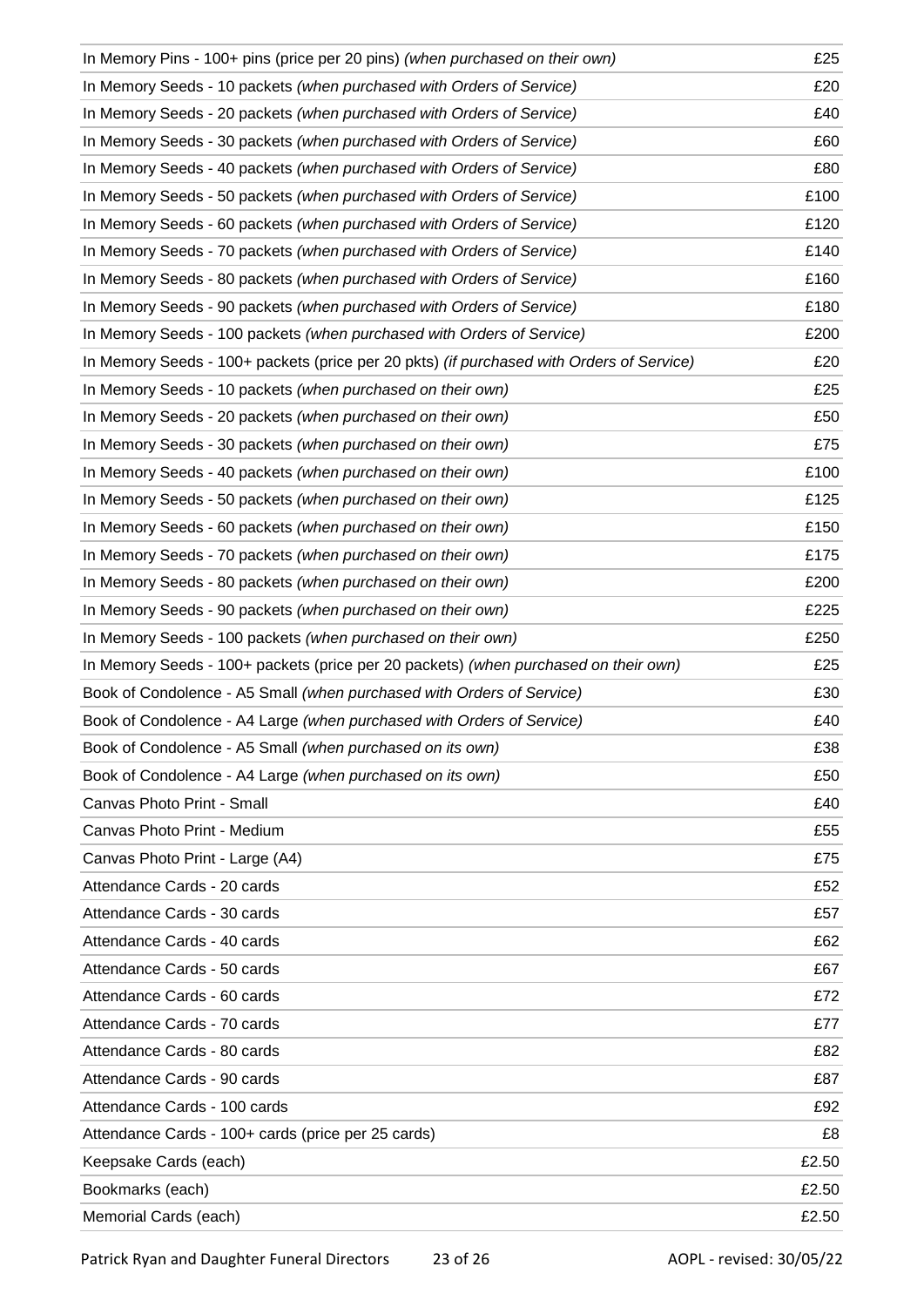# **Memorial Masonry (Funeral Partners' Range)**

| FPLH1 Ogee Top Black Polished Granite Headstone 2'6" 2'0" 1'0"                          | £950      |
|-----------------------------------------------------------------------------------------|-----------|
| FPLH1 Ogee Top Black Polished Granite Headstone 3' 2'6" 1'0"                            | £1,090    |
| FPLH2 1/2 Ogee Top Black Polished Granite Headstone 2'6" 2'0" 1'0"                      | £1,270    |
| FPLH2 1/2 Ogee Top Black Polished Granite Headstone 3' 2'6" 1'0"                        | £1,415    |
| FPLH3 Gothic Top Rustic Balmoral Red Polished Granite Headstone 2'6" 2'0" 1'0"          | £1,395    |
| FPLH3 Gothic Top Rustic Balmoral Red Polished Granite Headstone 3' 2'6" 1'0"            | £1,490    |
| FPLH4 Round Top Ogee Shoulders Tropical Green Polished Granite Headstone 2'6" 2'0" 1'0" | £1,230    |
| FPLH4 Round Top Ogee Shoulders Tropical Green Polished Granite Headstone 3' 2'6" 1'0"   | £1,400    |
| FPLH5 Square Top Black Polished Granite Headstone 2'6" 2'0" 1'0"                        | £1,000    |
| FPLH5 Square Top Black Polished Granite Headstone 3' 2'6" 1'0"                          | £1,150    |
| FPLH6 Ogee Top with rounded shoulders Ruby Red Polished Granite 2'6" 2'0" 1'0"          | £1,135    |
| FPLH6 Ogee Top with rounded shoulders Ruby Red Polished Granite 3' 2'6" 1'0"            | £1,285    |
| FPLH7 Heart Top Black Polished Granite Headstone with carved roses 2'6" 2'0" 1'0"       | £1,450    |
| FPLH7 Heart Top Black Polished Granite Headstone with carved roses 3' 2'6" 1'0"         | £1,575    |
| FPLH8 Double Heart Black Polished Granite Headstone 19" 2'6" 1'0"                       | £1,275    |
| FPLH9 Book with Chord & Tassel Blue Pearl Polished Granite 2' 2' 3"                     | £1,675    |
| FPLH10 Ogee Top with roses and book design Dark Grey polished Granite 2'6" 2'0" 1'0"    | £1,265    |
| FPLH10 Ogee Top with roses and book design Dark Grey polished Granite 3' 2'6" 1'0"      | £1,415    |
| FPLH11 Peon Top with moulded edges Sandstone Headstone 2'6" 2'0" 1'0"                   | £1,125    |
| FPLH11 Peon Top with moulded edges Sandstone Headstone 3' 2'6" 1'0"                     | £1,275    |
| FPLH12 Round Top Rustic Edged Dark Grey Polished Granite Headstone 2'6" 2'0" 1'0"       | £1,450    |
| FPLH12 Round Top Rustic Edged Dark Grey Polished Granite Headstone 3' 2'6" 1'0"         | £1,515    |
| FPLH13 Square Top Marble Headstone with deep carvings 2'6" 2'0" 1'0"                    | £1,300    |
| FPLH13 Square Top Marble Headstone with deep carvings 3' 2'6" 1'0"                      | £1,450    |
| FPLK1 Marble Kerbset 3' 6'6" 2'6"                                                       | £2,925    |
| FPLK2 Black Polished Granite Kerbset (optional vase) 3' 6'6" 2'6"                       | £2,450    |
| FPLK3 Book and Kerbset Lunar Grey Polished Granite 2'6" 6'6" 2'6"                       | £2,800    |
| FPLK4 Heastone and Cross Shaped Ledger (3") Black Polished Granite 3' 6'6" 2'6"         | £3,150    |
| FPLK5 Marble Pathway & Steps Headstone/Kerb set Black Granite/Marble 3' 6'6" 2'6"       | £3,400    |
| FPLK6 Heart Top Headstone and Kerbset / Coverslab 3' 6'6" 2'6"                          | £4,075    |
| FPLCR1 Tablet Dark Grey Polished Granite 2" 1'3" 1'0"                                   | £375      |
| FPLCR1 Tablet Dark Grey Polished Granite 2" 1'6" 1'0                                    | £425      |
| FPLCR2 Carved Book Desktop Tablet Black Polished Granite 4"/2" 1'6" 1'6"                | £795      |
| FPLCR3 Desktop Tablet with Book Design Dark Grey Polished Granite 4"/2" 1'6" 1'6"       | £695      |
| FPLCR4 Cremation Headstone Coral Green Polished Granite 1'2" 2" 9"                      | £775      |
| FPLCR5 Square Vase Ruby Red Polished Granite 7" 7" 7"                                   | £230      |
| FPLCR5 Square Vase Ruby Red Polished Granite 9" 9" 9"                                   | £250      |
| FPLCR6 Spun Vase Black Polished Granite (cannot be inscribed) approx. 10"               | £480      |
| Etched Designs, incl VAT                                                                | from £450 |
| Ceramic photo plaques incl VAT                                                          | from £250 |
| Sandblast designs incl VAT                                                              | from £95  |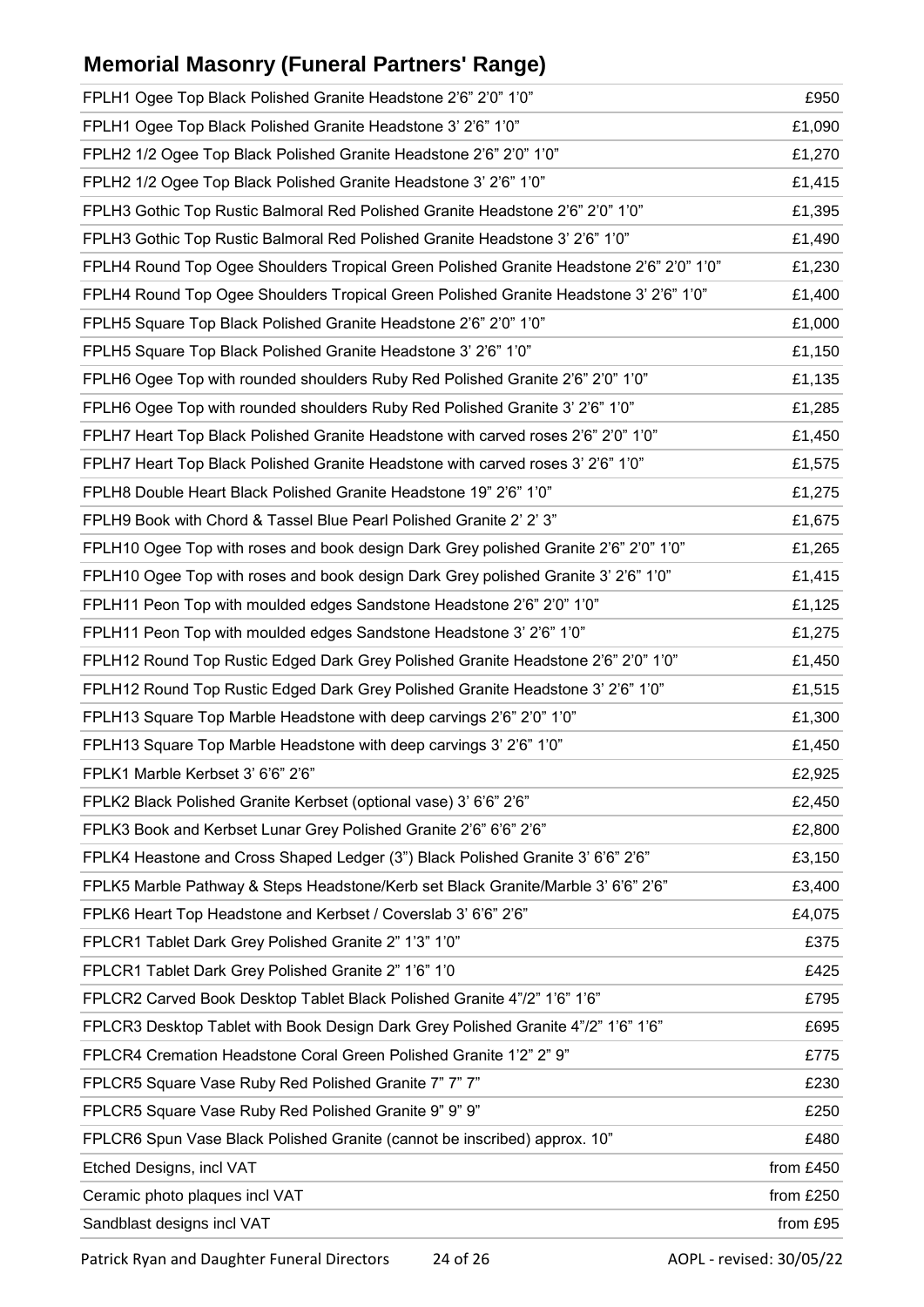| Additional Lettering - Sandblast and Painted (price per letter) | £2.50 |
|-----------------------------------------------------------------|-------|
| Additional Lettering - Sandblast and Gilded (price per letter)  | £2.90 |
| Additional Lettering - Handcut and Painted (prive per letter)   | £3.85 |
| Additional Lettering - Handcut and Gilded (price per letter)    | £5.00 |
| Repaint Lettering (price per letter)                            | £1.75 |
| Regild Lettering (price per letter)                             | £1.95 |
| Headstone - Remove and Refix up to 3'0                          | £325  |
| Kerb set - Remove and Refix                                     | £750  |
| Tablet - Remove and Refix                                       | £150  |
| Memorial Cleaning (Granite) - Headstone up to 3'                | £110  |
| Memorial Cleaning (Granite) - Kerb set                          | £210  |
| Memorial Cleaning (Granite) - Tablet                            | £30   |
| Memorial Cleaning (Granite) - Vase                              | £50   |